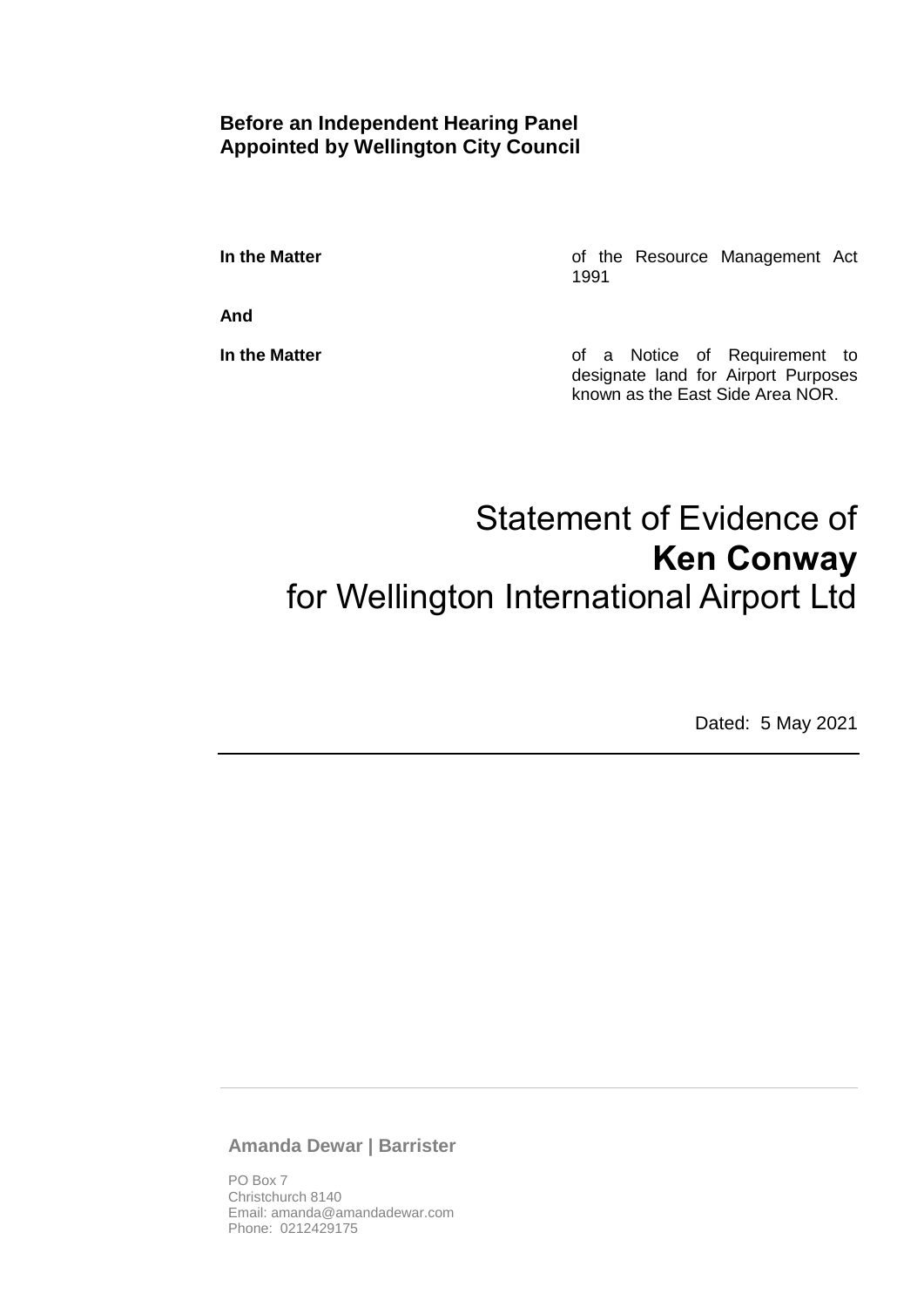# **TABLE OF CONTENTS**

| Wellington Airport's Carbon Reduction Commitments and Strategies20 |  |
|--------------------------------------------------------------------|--|
|                                                                    |  |
|                                                                    |  |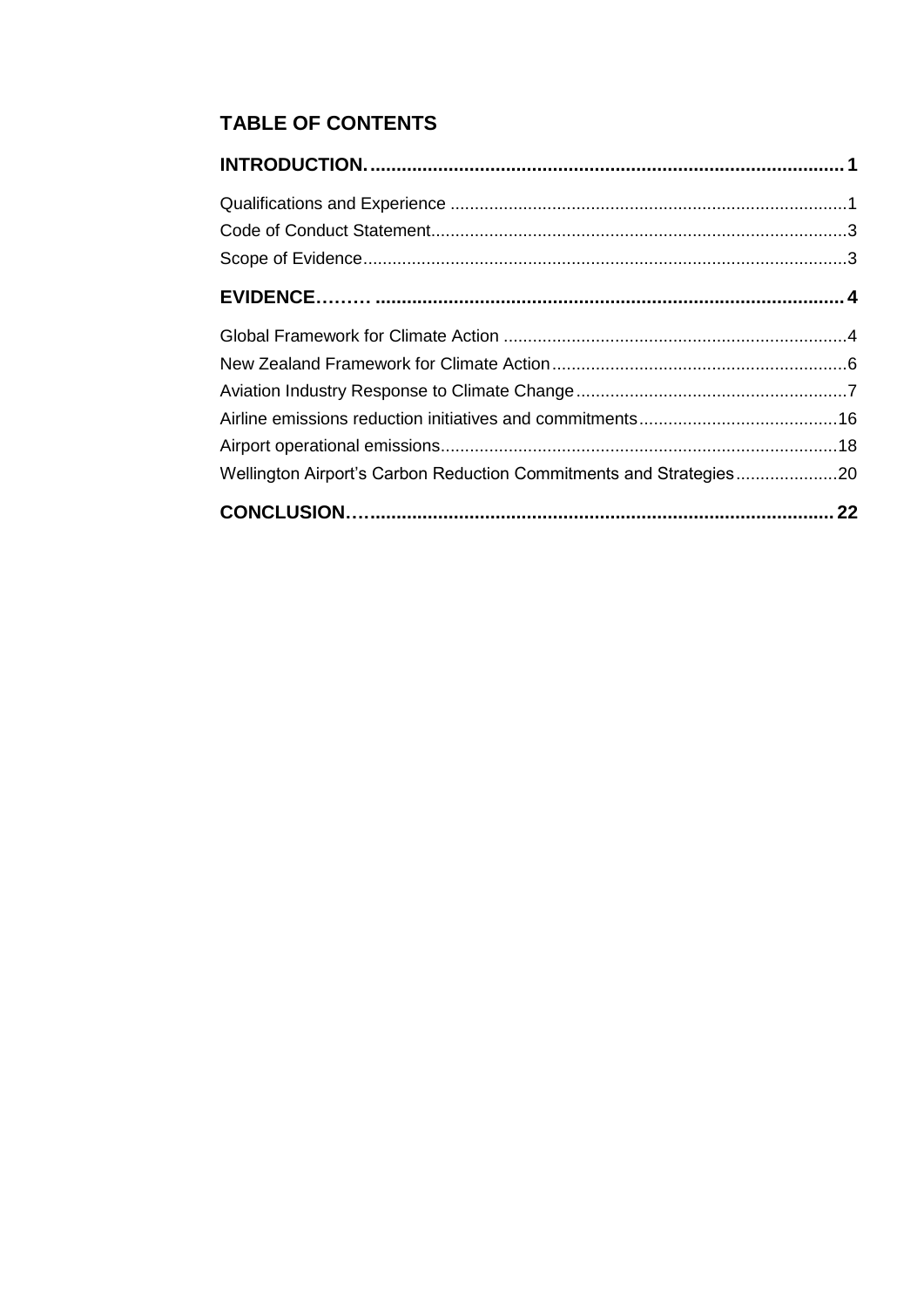# <span id="page-2-0"></span>**INTRODUCTION**

# <span id="page-2-1"></span>**Qualifications and Experience**

- 1. My name is Ken Conway. I am Head of Environment and Sustainability for Airbiz Aviation Strategies Limited ("**Airbiz**"), a position I have held since 2015. Airbiz is a specialist consultancy group with offices located in New Zealand, Australia, Canada and the UK that advises on the sustainability, planning, safeguarding, design and development of airports, terminal buildings and aviation facilities, and the business of airports.
- 2. Before Airbiz I held of the following roles with the most recent listed first:
	- (a) Associate, Head of Aviation Environment at EC Harris LLP in the UK, 2011-2015;
	- (b) Associate Director (Aviation Environment) at AMEC in the UK, 2009- 2011;
	- (c) Head of Environment and Sustainability at Gutteridge Haskins and Davey Pty Ltd in the UK, 2007-2009;
	- (d) Associate at Arup in the UK, 2006-2007;
	- (e) Principal and Manager, Environmental Planning and Assessment Group at Maunsell Australia Pty Ltd in Australia, 2004-2006;
	- (f) Senior Environmental Planner and Manager, Environment Group at Arup in the UK and Australia, 1999-2004; and
	- (g) Environmental Planner at Gutteridge Haskins and Davey Pty Ltd in Australia, 1995-1999.
- 3. My professional qualifications are as follows:
	- (a) Bachelor of Arts (Human Geography). Awarded by Macquarie University, Sydney, Australia in 1995;
	- (b) Certified Environmental Practitioner (CEnvP). Awarded by the Environmental Institute of Australia and New Zealand, 2006-2012;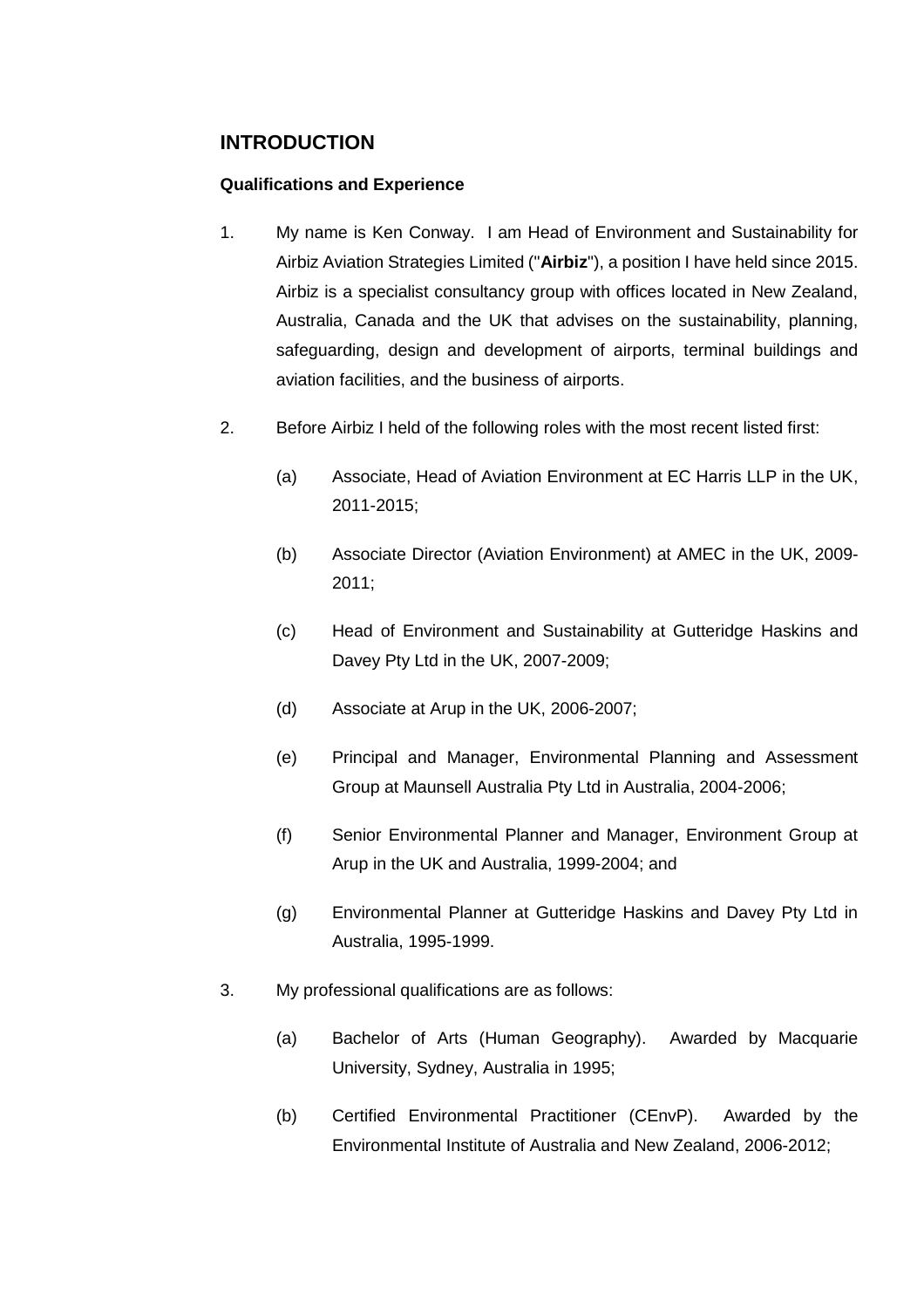- (c) Airport Strategic Planning and Environmental Management Short Course. Awarded by Cranfield University, UK in 2007;
- (d) IATA Fuel Efficiency and Conservation (Distinction). Awarded by International Air Transport Association ("**IATA**") at the IATA Training Centre in Geneva in 2014;
- (e) IATA Aviation and The Environment (Distinction). Awarded by IATA at the IATA Training Centre in London in 2014; and
- (f) IATA Managing Green Airports (Distinction). Awarded by IATA at the IATA Training Centre in Singapore in 2016.
- 4. I have served on a number of global industry bodies that help shape the sustainability policy of airports. These include:
	- (a) Airports Council International ("**ACI**") Europe Environment Strategy Committee, 2013-2015;
	- (b) ACI Asia-Pacific Regional Environment Committee, since 2016;
	- (c) ACI World Environment Standing Committee, since 2020; and
	- (d) Editorial Board for the Journal of Airport Management, since 2019.
- 5. My entire 25-year professional career has been in the field of Environmental Planning and Sustainability. Throughout that time, I have been involved in various airport planning and development projects across five continents. I regularly advise airports on how to tackle some of their most complex challenges, especially those related to aircraft noise, air quality, carbon emissions, energy and resource use, and climate change.
- 6. I have provided sustainability advice to numerous airports in Australia, Canada, China, Finland, Germany, Hong Kong SAR, Iceland, Ireland, Kenya, Malaysia, New Zealand, Norway, Portugal, the Russian Federation, Singapore, the United Arab Emirates and the United Kingdom. As a result, my experience includes a strong understanding of airport sustainability and environmental issues, locally and internationally.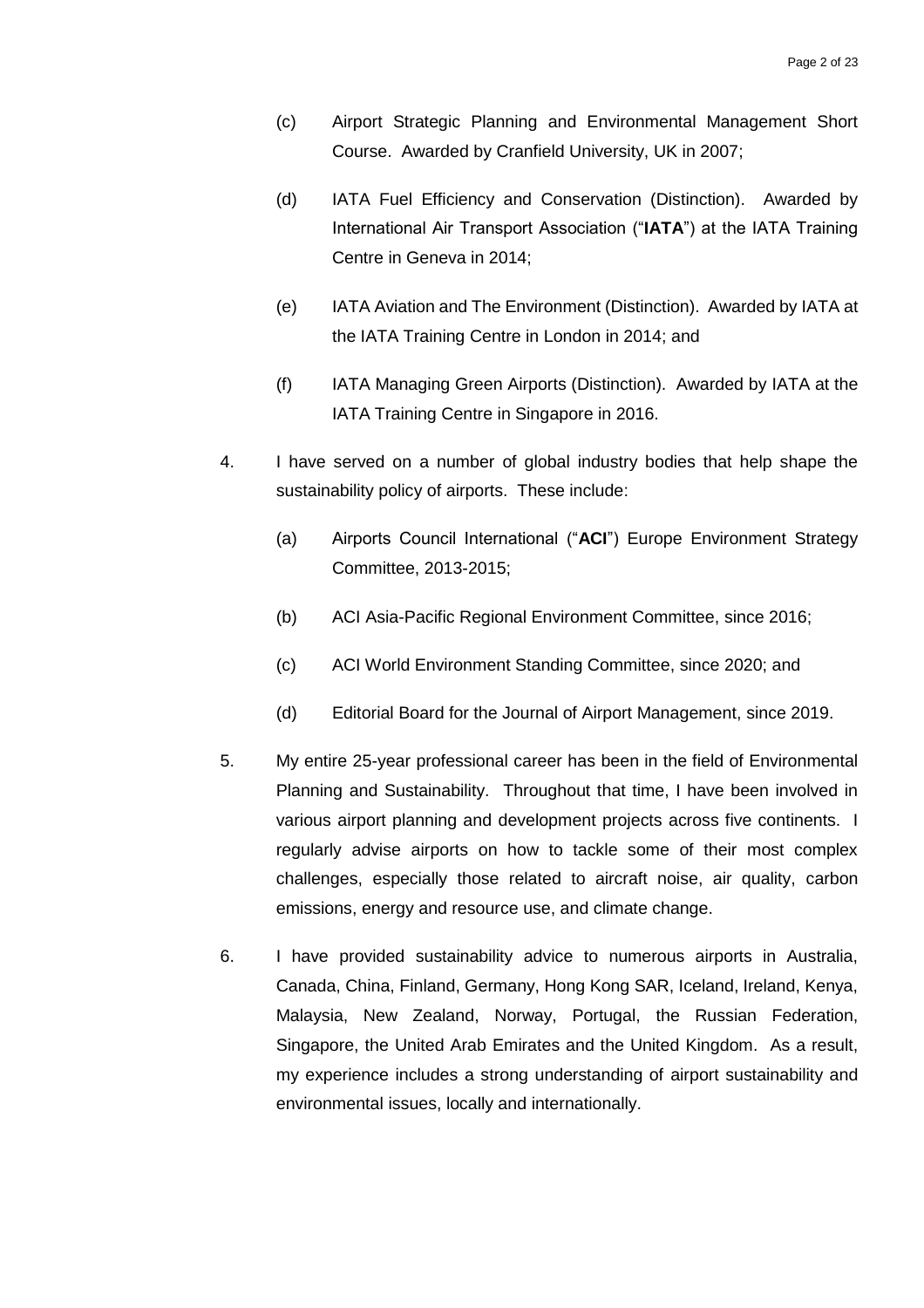# <span id="page-4-0"></span>**Code of Conduct Statement**

7. While this is not an Environment Court hearing, I nonetheless confirm that I have read the Code of Conduct for Expert Witnesses issued as part of the Environment Court Practice Notes. I agree to comply with the Code and am satisfied that the matters which I address in my evidence are within my field of expertise. I am not aware of any material facts that I have omitted which might alter or detract from the opinions I express in my evidence. I understand that I have an overriding duty to assist the hearing in an impartial manner and that I am not an advocate for the party which has engaged me.

#### <span id="page-4-1"></span>**Scope of Evidence**

- 8. Global aviation is under the spotlight when it comes to responding to the existential threat of climate change. According to the Intergovernmental Panel on Climate Change (IPCC), aviation is responsible for between 2-3% of total current global human-induced carbon emissions, with airports accounting for less than 1% of total global share. While this percentage of carbon emissions from aviation has not changed significantly since 1992, aviation's share of global emissions is expected to increase as other sectors decarbonise.
- 9. It is acknowledged that numerous submissions have been made regarding the NORs raising concerns on climate change. The relevance of such submissions is for others to comment on. Recognising that climate change is a global issue, both airlines and airports have been taking decisive steps to enable the aviation industry to grow sustainably and with less carbon. This is reflected through strong advocacy and leadership with governments and industry as well as significant ongoing investment being committed to research and development into new low carbon technologies and sustainable aviation fuels.
- 10. My evidence includes explanations of the:
	- (a) Global Framework for Climate Action;
	- (b) New Zealand Framework for Climate Action and the role of Wellington Airport;
	- (c) Aviation Industry response to climate change;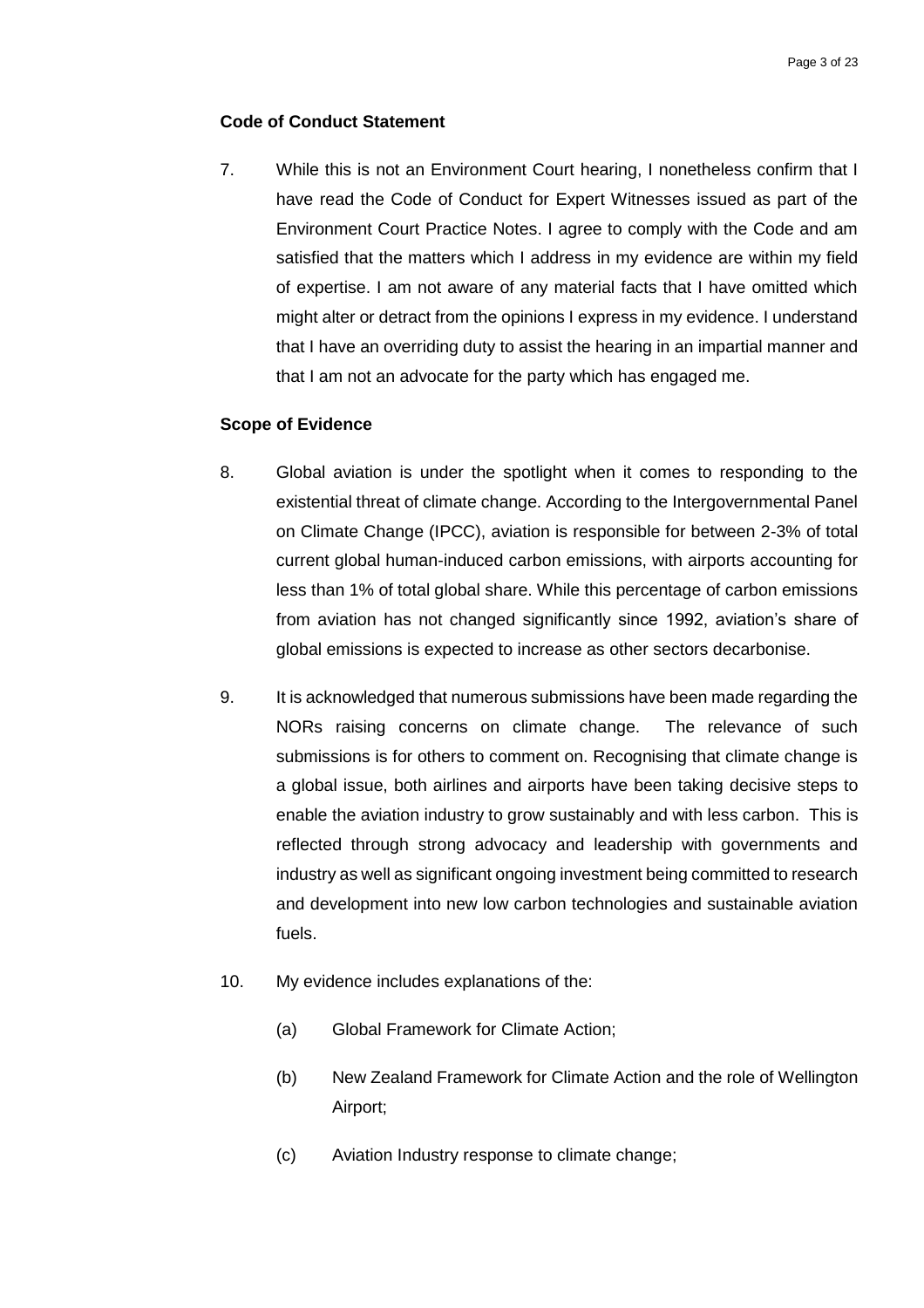- (d) Aircraft technological advancements under development; and
- (e) Wellington Airport's carbon reduction commitments and strategies.

# <span id="page-5-0"></span>**EVIDENCE**

#### <span id="page-5-1"></span>**Global Framework for Climate Action**

- 11. The fight against climate change has delivered important milestones, such as the Kyoto Protocol (1997) and the landmark Paris Agreement (2015). Through these international treaties and driven by the United Nations Framework Convention on Climate Change (UNFCCC), governments across the world have set long-term plans and timeframes to reduce emissions and adapt to the impacts of climate change.
- 12. Today, 195 countries have signed, and 189 countries have ratified the Paris Agreement. When signing the Paris Agreement, parties committed to keep the increase in average global temperature to well below 2°C (3.6°F) above preindustrial levels and pursue efforts to limit the increase to 1.5°C (2.7°F).
- 13. Under the Paris Agreement, each country is responsible to define voluntary Nationally Determined Contributions **("NDCs")**. Even though these NDCs may vary across countries, most have defined intermediate targets for 2030. The most advanced countries (or group of countries) on the sustainability front like the European Union have made long-term commitments to Net Zero Carbon **("NZC")** for 2050 in line with the climate goals of the Paris Agreement and the findings of the IPCC's Special Report published in October 2018.
- 14. Every five years, each country is required to review and update their NDCs with increasingly more ambitious climate actions to be implemented gradually for each sector based on a wide range of parameters including the technology available, the sector's strategic importance, or the economic impact any new regulations may have for a given sector.
- 15. New Zealand is one of the few countries to have enshrined into law a NZC goal.
- 16. In September 2015, the UN General Assembly adopted the 2030 Agenda on Sustainable Development to stimulate action in the areas of critical importance to global society and the environment. This Agenda is framed by 17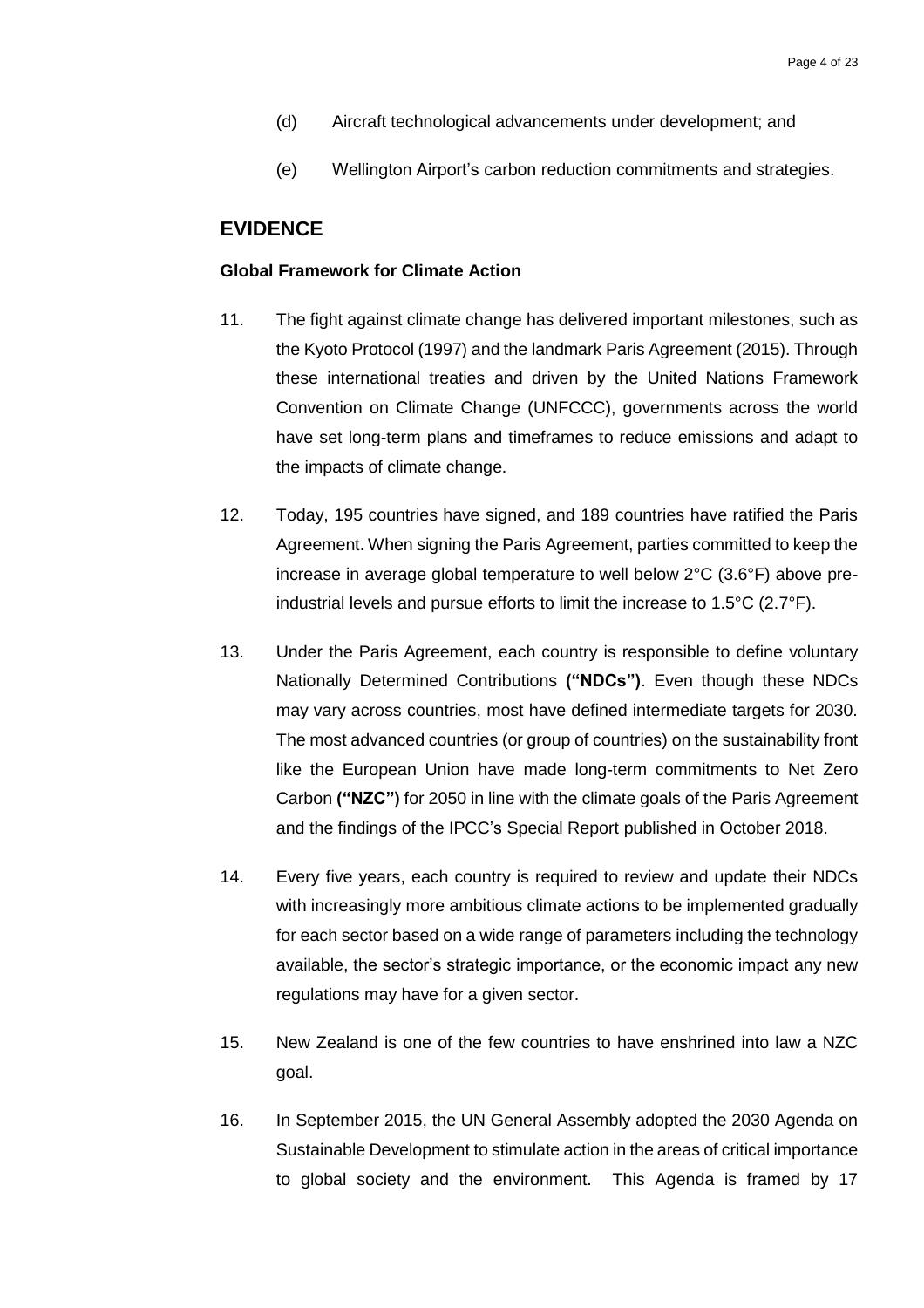overarching Sustainable Development Goals (SDGs) and 169 targets. For airlines and airports, the greatest emphasis tends to be placed on Goals 7 (Affordable and Clean Energy), 8 (Decent Work and Economic Growth), 9 (Industry, Innovation and Infrastructure), 12 (Responsible Consumption and Production) and 13 (Climate Action) although these do vary.

- 17. Many airports and airlines support the 2030 Agenda on Sustainable Development, contributing to the SDGs of greatest priority to their businesses through their sustainability strategies and programmes. Wellington Airport has identified the SDGs that are most appropriate to its business based on the ability to make contributions and/or to influence change. These are documented in Wellington Airport's 2020 Annual Review.
- 18. For aviation, all flights are not subjected to the same carbon emissions rules. Indeed, as they are easier to control and do not require bilateral agreements, regulations for domestic flights are typically applied earlier, and tend to be more stringent using tools like Emissions Trading Schemes (ETS). New Zealand airlines were the first in the world to operate under an ETS designed to help reduce greenhouse gas (GHG) emissions from domestic flights. However, carbon reduction measures implemented at the country level vary significantly worldwide. Typical measures usually include carbon or fuel taxes, "cap-and-trade" schemes like the ETS, or minimum blending requirements for the use of Sustainable Aviation Fuel.
- 19. At the global level, there are no binding commitments for the aviation industry. Instead, individual commitments are being made by a wide range of stakeholders, including airports and airlines, in collaboration with air navigation service providers, aircraft manufacturers and ground handling agents, to manage and reduce their impact on climate change.
- 20. Through the introduction of a new global Market-Based Measure (**MBM**), the Carbon Offsetting and Reduction Scheme for International Aviation (**CORSIA**), the UN International civil Aviation Organisation (**ICAO**) is addressing the global aviation industry's response by imposing limits on the amount of carbon emitted by international aviation. However, initial participation under CORSIA is on a voluntary basis until 2027. New Zealand along with more than 80 other ICAO member states has volunteered to participate in the initial Pilot and First phases of CORSIA between 2021 and 2027.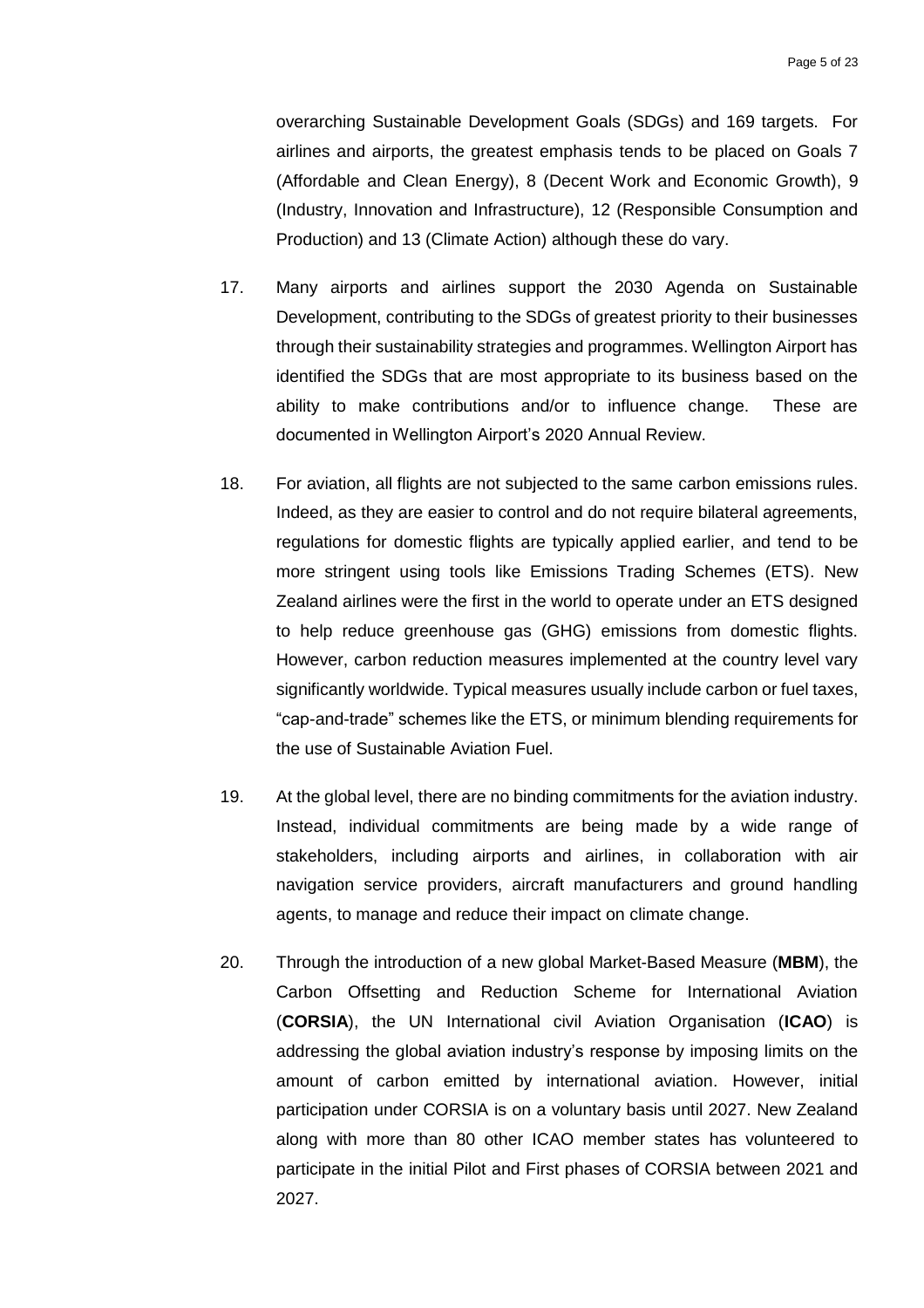# <span id="page-7-0"></span>**New Zealand Framework for Climate Action**

- 21. New Zealand signed the Paris Agreement on 22 April 2016 and ratified the Paris Agreement on 4 October 2016, committing New Zealand to having an emissions reduction target and regularly reporting progress against it.
- 22. This means New Zealand's commitments to reduce GHG emissions, that are set out in its NDC, will apply from 2021. Under its NDC, New Zealand has committed to reduce GHG emissions by 30% below 2005 levels by 2030. This covers most sectors and their GHG emissions.
- 23. In May 2019, the *Climate Change Response (Zero Carbon) Amendment Act 2019* was passed into law to provide a framework that New Zealand can develop and implement clear and stable climate change policies to:
	- a) Contribute to action under the Paris Agreement to limit average global temperature increase to well below 2°C above pre-industrial levels and pursue efforts to limit the temperature rise to  $1.5\textdegree C$ ; and
	- b) Allow New Zealand to prepare for, and adapt to, the effects of a changing climate.
- 24. This is an amendment to the *Climate Change Response Act 2002* and sets new domestic GHG emission reduction targets to:
	- a) *Reduce net emissions of all GHGs (except biogenic methane) to zero by 2050.*
	- b) *Reduce emissions of biogenic methane to 24%–47% below 2017 levels by 2050, including to 10% below 2017 levels by 2030.*
- 25. The Act amendment established an independent Climate Change Commission (**CCC**) to oversee a 5-year carbon budgeting process and provide evidence-based advice to government to help New Zealand transition to a climate-resilient and low carbon future. The carbon budgets are drafted on a sectoral basis to 2035 whereby all available options for emissions reduction are considered in line with the available technology for doing so.
- 26. The CCC has been developing draft advice and evidence reports. Finalised advice will be provided to the government by 31 May 2021. It is understood that this will progressively be developed through industry sectors.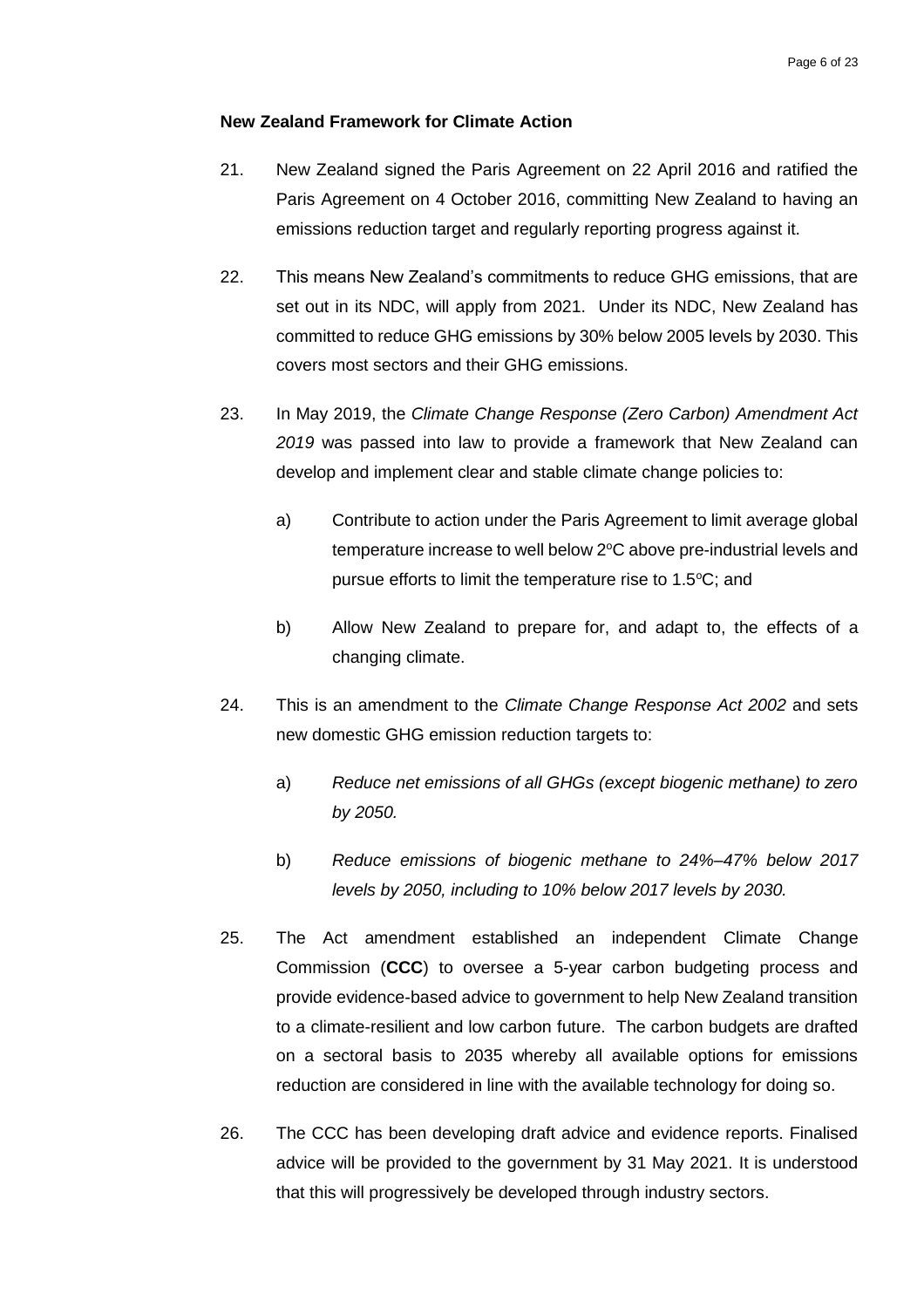- 27. Wellington Airport has contributed to the CCC's preparation of evidence through the development of advisory positions via submissions by the New Zealand Airports Association, of which it is a member.
- 28. The CCC recognises that aviation, both domestic and international, is critical to New Zealand's way of life and aviation is therefore a part of all scenarios and pathways to meet the 2050 carbon targets. The challenge to decarbonise aviation is also recognised by the CCC. At this stage, there are no specific requirements defined for the New Zealand aviation industry by either the CCC or government although the CCC's first carbon budgets to 2035 have reflected the New Zealand aviation industry's efficiency gains already realised from fleet renewals, and improvements to airspace and flight operations and infrastructure through collaboration between airlines, airports, and Airways (New Zealand's air navigation service provider).
- 29. There are currently no specific requirements defined for Wellington Airport or the airlines that operate at the airport by either the CCC or the government.
- 30. However, the New Zealand aviation industry, including Wellington Airport and other key players including Air New Zealand and other airlines are already taking proactive steps in the development and implementation of appropriate emission reduction responses – not waiting for, but being well prepared for what the CCC and government may require.
- 31. In developing their strategies and actions, the New Zealand aviation industry and Wellington International Airport Limited (WIAL) have been guided by how global aviation industry associations have addressed the challenge of climate change and reduction of carbon emissions.

#### <span id="page-8-0"></span>**Aviation Industry Response to Climate Change**

- 32. In 2008, leaders from across the aviation industry gathered at the Air Transport Action Group's (**ATAG**) Aviation and Environment Summit in Geneva to deliver a strategic vision on how to tackle climate change and other environmental challenges, signing the Commitment to Action on Climate Change.
- 33. This call to action, one of the first industries to do so at the global level, resulted in three ambitious climate change goals being launched by the International Air Transport Association **(IATA)** in 2009 with the support of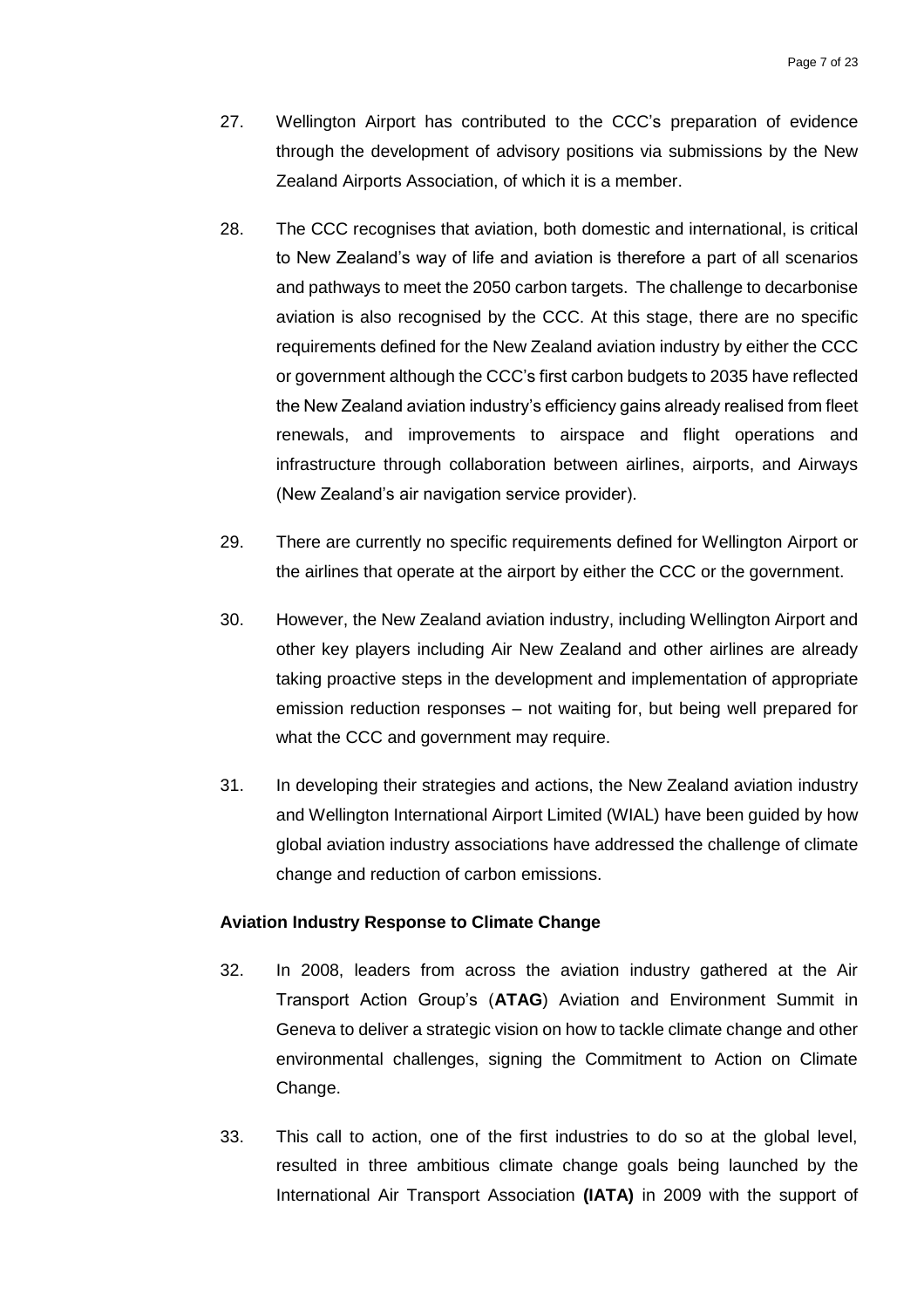airports, airlines, air traffic navigation service providers and aircraft manufacturers. They are:

- (a) Improve fleet fuel efficiency by an annual average of 1.5% between 2009-2020. According to the latest information published by ATAG, between 2009 and 2019 the world's passenger airlines achieved a 2.1% average annual improvement in fuel efficiency. Furthermore, since the launch of IATA's Fuel Efficiency Development Programme in 2004 more than 15 Mt  $CO<sub>2</sub>e$  has been saved by the world's airlines, the equivalent of US\$3.8 billion annually;
- (b) From 2020 stabilise, net carbon emissions from international aviation (carbon neutral growth); and
- (c) Reduce net aviation carbon emissions by 50% in 2050 relative to 2005 levels.
- 34. These goals are underpinned by a multi-faceted approach comprising an industry-wide strategy of:
	- (a) New technology;
	- (b) Improved operations;
	- (c) Efficient infrastructure;
	- (d) A Global Market-Based Measure; and
	- (e) Sustainable Aviation Fuel.
- 35. I will now describe these various industry-wide pillars.

# *New technology*

- 36. According to ATAG, aircraft and engine manufacturers spend an average \$15 billion annually in research development to develop more fuel-efficient aircraft.
- 37. Each new generation of aircraft is approximately 15%-20% more fuel efficient per passenger kilometre than the aircraft it replaces. The key drivers behind these fuel efficiency gains include more fuel efficient engines, improved aerodynamics, lightweight materials plus advanced avionics and blended airframe designs. Since 1990, the  $CO<sub>2</sub>$  emissions per passenger has reduced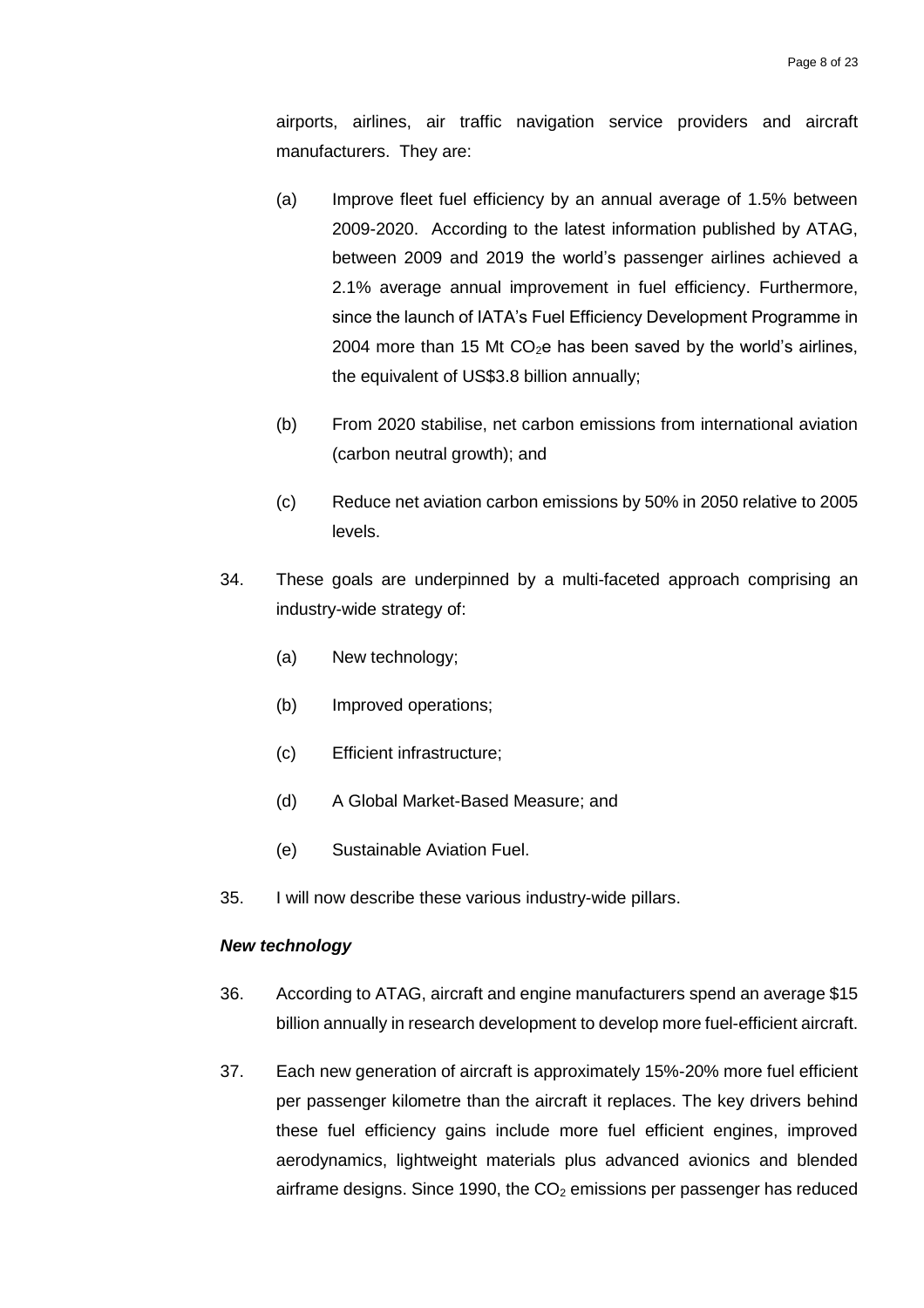by 54.3% avoiding an equivalent of 11 billion  $tCO<sub>2</sub>$  through these new technologies, improved operations and infrastructure.

- 38. In 2016, following six years of consultation with governments, the aviation industry and other stakeholders, ICAO adopted the first internationally recognised  $CO<sub>2</sub>$  emissions standard. The  $CO<sub>2</sub>$  Standard for Aircraft encourages the integration of fuel efficient technologies into aircraft design and development considering propulsion, aerodynamics and weight, but excluding operational aspects.
- 39. The  $CO<sub>2</sub>$  Standard for Aircraft embeds  $CO<sub>2</sub>$  emissions into the formal certification process that new aircraft need to pass to enter service into world airline fleets. It forms part of the ICAO environmental standards, which include, for instance, aircraft noise certification.
- 40. Since 2017, national Civil Aviation Authorities (CAA) have translated the Standard into their respective local legislative frameworks. The  $CO<sub>2</sub>$  Standard for Aircraft took effect in 2020. It applies to jet aircraft which have a maximum take-off weight of over 5.7 tonnes (in other words, all commercial jet aircraft and all except the smallest business aviation jets). There is a higher stringency level for jet aircraft over 60 tonnes (which make up over 90% of commercial jet aircraft). In the longer term, there are several alternatives under development to limit the airline industry's reliance on fossil fuels and to facilitate a shift towards emission free aviation, including the emergence of electric and hydrogen powered engines.
- 41. Along with energy saving measures, the ongoing renewal of aircraft fleets and the introduction of Sustainable Aviation Fuels, electric aircraft can help to reduce GHG emissions in the coming decades and are a viable alternative to the current fossil fuel powered internal combustion engines **("ICEs")**. However, the weight of today's battery units limits the use of battery electric aircraft. With current battery technology being tested by multiple airlines worldwide, there is an expectation that battery electric aircraft will only be initially viable for small commuter aircraft (10 seats and less) flying over short distances.
- 42. As battery technology improves, the capability of electric aircraft would improve to potentially carry more passengers over longer distances, but there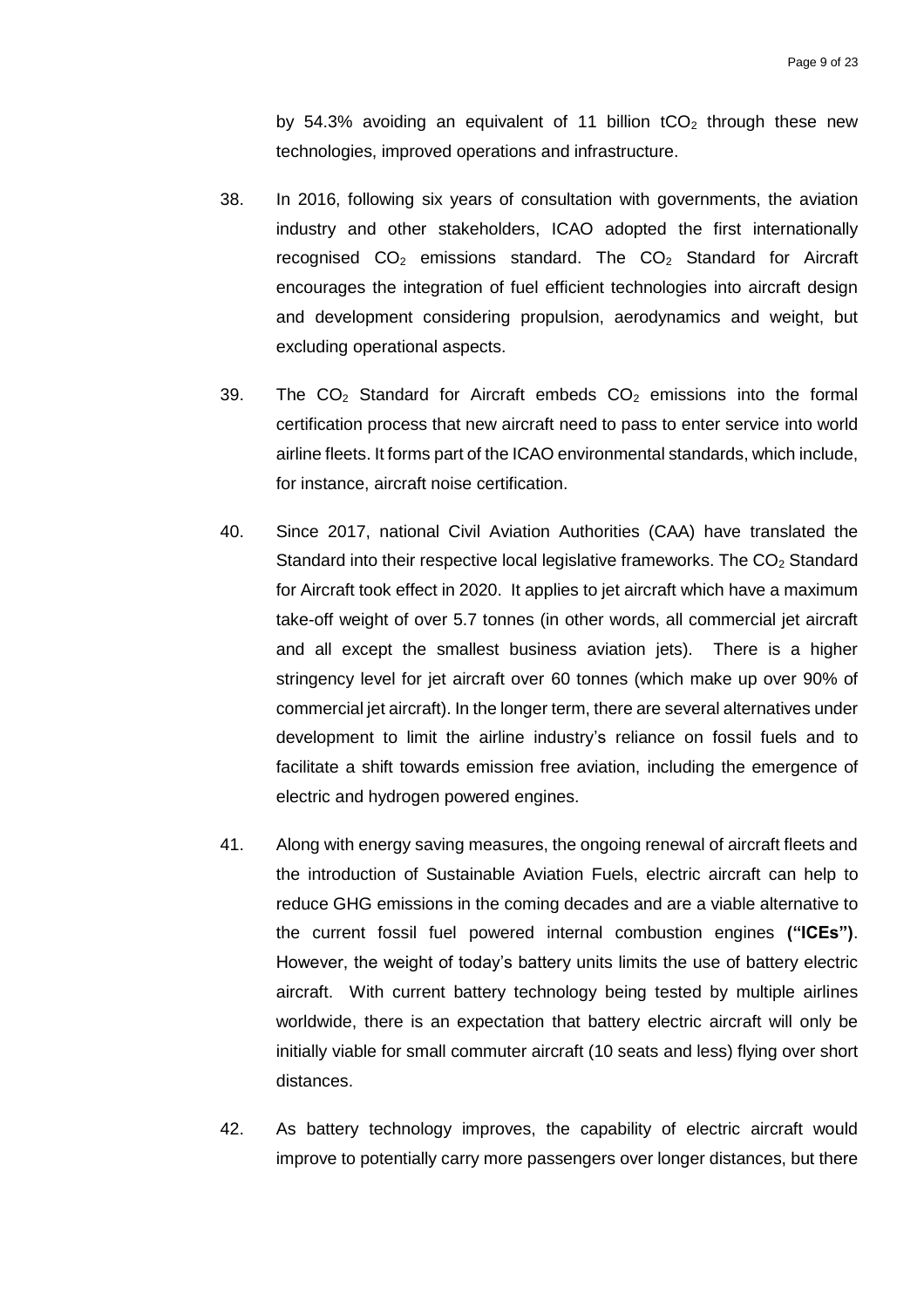is no evidence to suggest that battery electric aircraft will be realistic for the majority of the world's airlines until the mid-2030s and beyond.

- 43. Recognising the current capacity and range limitations of electric aircraft, manufacturers are also developing a hybrid-electric aircraft that could serve more markets. Such aircraft typically use two types of engines: an electric engine for flight phases that require less power like taxiing or cruise whilst a conventional combustion engine with better performance could be used for take-off and landing. Whilst keeping the two engines structure, some other trials are being conducted using both engines at the same time and even using the ICE to recharge batteries in cruising.
- 44. The hybrid-electric aircraft is as a good option to support the transition towards NZC as other technologies are being developed. Until the next technological breakthrough is observed with aircraft propulsion, this will become a valuable option to limit GHG emissions as it relies on technology that is available today.
- 45. Because hydrogen is an efficient way to store energy per unit of weight, many see hydrogen aircraft as a longer-term alternative to ICEs. Renewable sources of energy like wind and solar could be converted and stored as hydrogen which would later be used by aircraft engines with a lower operational carbon footprint.
- 46. Even though some aircraft manufacturers like Airbus believe hydrogen aircraft could be available as early as 2035, there are likely to be limitations on the extent to which liquid hydrogen can be used for aviation. As an unproven technology, safety and performance are the major challenges that hydrogen aircraft must address. National CAAs worldwide will never certify for airworthiness an aircraft that does not meet all mandatory aeronautical safety requirements regardless of the environmental benefits that it may bring to the aviation industry.
- 47. Liquid hydrogen is more than 3 times less energy-dense than conventional jetfuel (approximately 10MJ/L vs 35MJ/L for jet-fuel). This means that compromise will have to be made on performance. To become a viable solution for all market segments, hydrogen aircraft will need another breakthrough with the airframe design to compensate the higher volume required to store liquid hydrogen.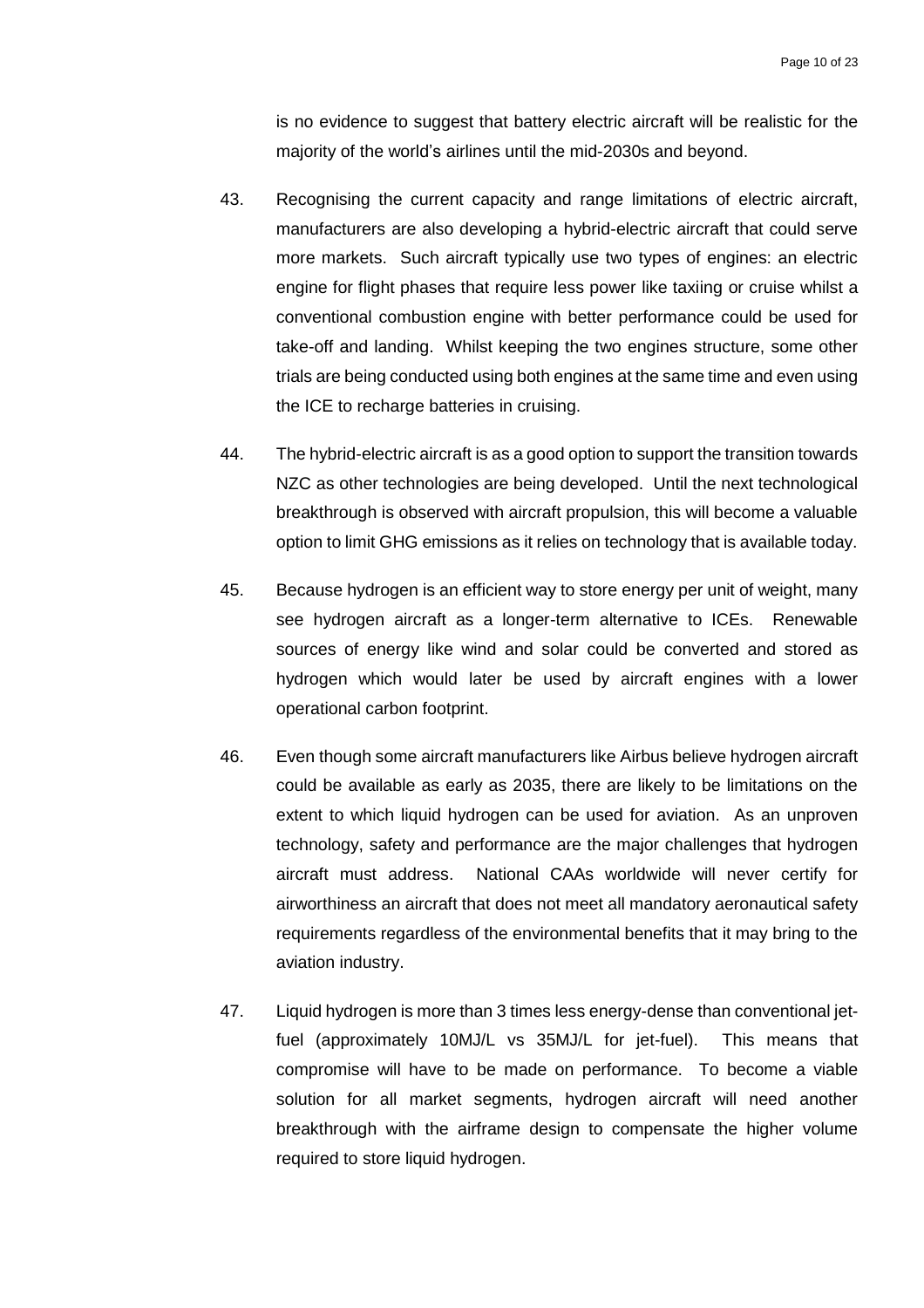#### *Improved operations*

- 48. Meteorological conditions influence the most efficient route that can be flown between two airports. For any given flight between two airports, the most efficient route will likely change every day due to the local atmospheric conditions – temperature and humidity, wind speed and direction and the presence of turbulence. As a rule, not all these factors are known at the exact time of a flight departure and vary along the flight route. The highly variable nature of weather conditions adds to the uncertainty of aircraft flight performance, pilot decisions and flight schedules. The atmospheric state also affects aircraft operational parameters, including speed, weight, climb/cruise/descent rates and configurations all of which impact fuel burn and related emissions.
- 49. Prior to a flight departure, an airline will typically submit a flight plan to the Air Navigation Service Provider (**ANSP**) to request an air traffic routing to its destination. The filed route, as defined in the Standard Route Document (**SRD**) will specify the route to be flown and airlines will normally use automated optimisation tools to select the most appropriate routing. Standard Instrument Departure (**SID**) routes will be used to connect an airline's departure from an airport to an airway. These airways usually do not coincide with the most direct route. Many ANSPs worldwide are developing new tools based on the latest technology to allow a growing number of aircraft to minimise their fuel consumption.
- 50. For example, aircraft equipped with satellite-based navigation technology and global positioning systems, pilots can now reduce their fuel consumption as they climb and descend on more optimal flight paths using procedures like Continuous Climb Operations (**CCO**) to climb higher and more quickly, Continuous Descent Approach (**CDA**) to eliminate traditional step-downs separated by intervals of level flight and Performance Based Navigation (**PBN**) using curved approaches. PBN is currently being used at Wellington Airport by aircraft equipped with the onboard technologies mentioned above to better utilise available airspace while also reducing noise for surrounding communities, fuel burn and emissions.
- 51. During the first six months of PBN trials at Wellington Airport that started in September 2018, a total of 1,400 flights operated on PBN flight paths. Overall,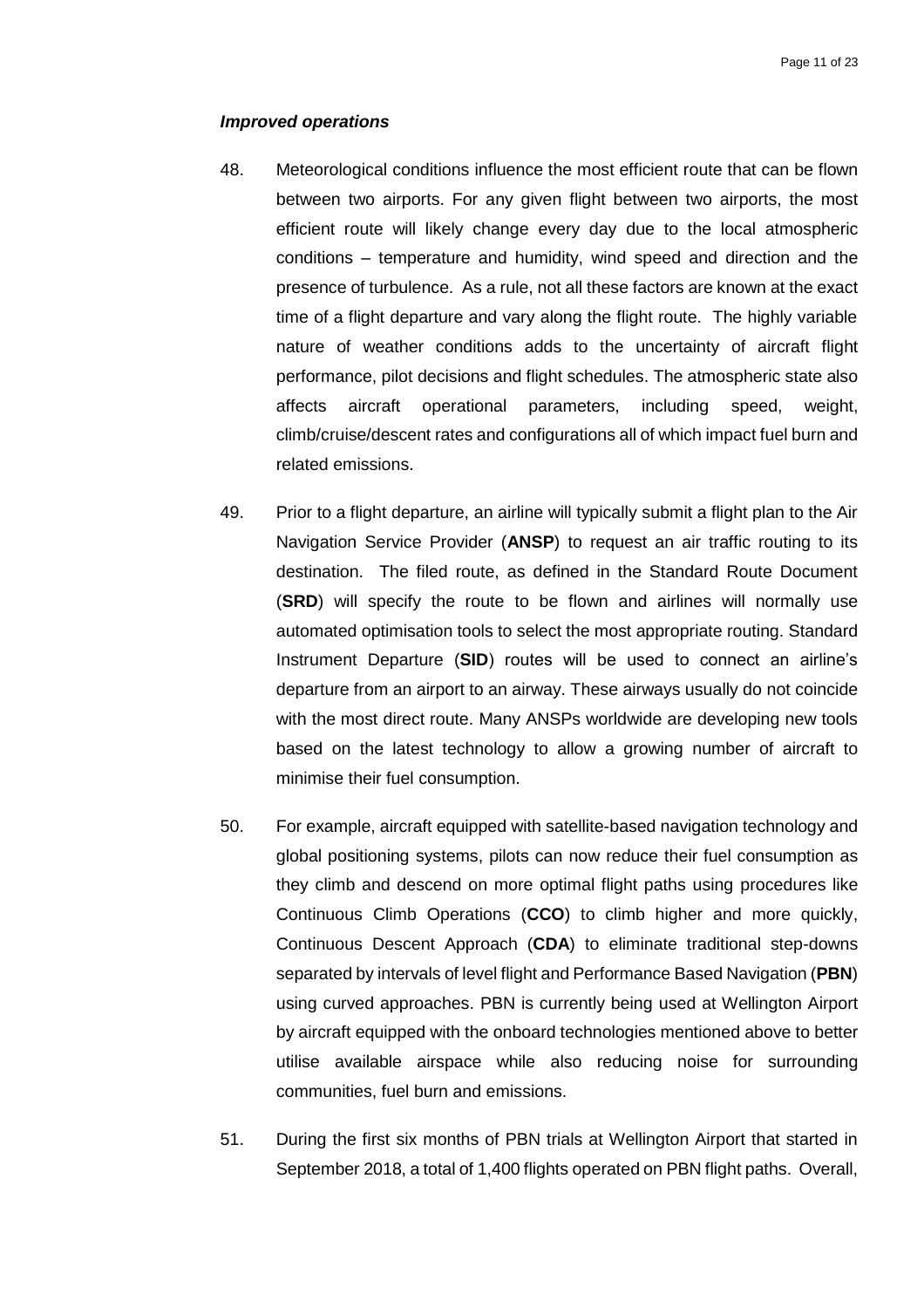these aircraft flew 8 km less saving 37 seconds of flight time and approximately 76  $kgCO<sub>2</sub>e$  per flight movement.

- 52. Airport- Collaborative Decision Making (A-CDM) is a tool widely used by European airports to improve the efficiency, punctuality and predictability of air traffic, particularly during block turnarounds. Through the effective sharing of real-time operational data by all airport partners, A-CDM enables airports to make better and more informed decisions on flight schedules, traffic flows and movements to help minimise congestion and delay.
- 53. Wellington Airport is one of the first airports in Australasia to be implementing A-CDM for all scheduled services integrating it with its Nose-In Guidance System at the aircraft parking areas.
- 54. In 2016, Eurocontrol assessed the impact of A-CDM at 17 European airports. The total savings reported from the implementation of A-CDM at these airports were based on 2.2 million annual departures and included on average 1 minute less taxi time per movement and a 7.7% fuel burn and  $CO<sub>2</sub>e$  saving per movement, the equivalent of  $102,700$  tCO<sub>2</sub>e.
- 55. Some of the benefits of A-CDM are to:
	- a) Reduce average outbound taxi times by creating a virtual queue of aircraft ready for departure while still at parked at the gate with their main engines switched off;
	- b) Provide pilots with better take-off time estimates allowing them to better plan the second main engine start-up without impacting airport capacity or causing airfield delay;
	- c) Make the most of available infrastructure; and
	- d) Reduce delays throughout the network allowing airlines to minimise flight durations and reduce emissions both on the ground and in the air.

#### *Efficient airport infrastructure*

56. There are many actions airports are already taking to help their airline partners to reduce emissions on the ground: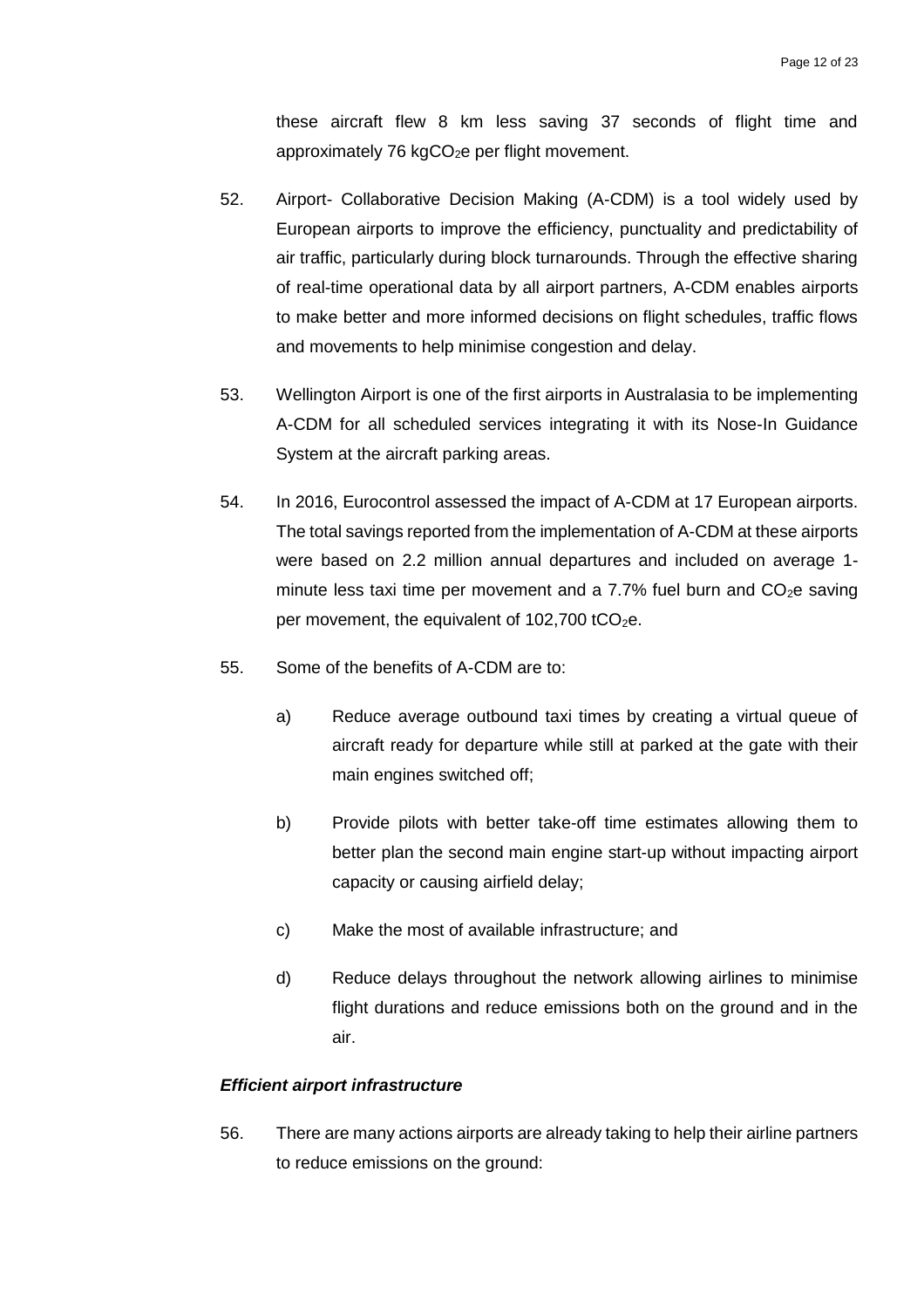- (a) Improve airfield infrastructure to minimise average inbound and outbound aircraft taxi times and distances. In my experience, a minor taxiway improvement that reduces taxi times by 1-minute could save airlines operating at a medium-sized airport (<150,000 aircraft movements/year) between 35 and 110 kg/ $CO<sub>2</sub>e$  per movement depending on the aircraft, engine type, piloting, taxiway route and weather conditions. This can be further improved by up to 40% on a per movement basis if an airline implements reduced engine taxiing procedures whilst moving between an aircraft's allocated parking gate to/from the runway.
- (b) Equip all contact gates with Fixed Electrical Ground Power and Preconditioned Air units so aircraft can do not need to use their onboard Auxiliary Power Units (**APU**). An APU is a small turbine engine installed towards the rear of the fuselage, that provides electrical power for aircraft systems in the flight deck and the cabin, and bleed air to start the main engines usually while aircraft are parked at the gate. Common narrow-body aircraft operated at Wellington Airport like the Airbus A320 or Boeing B738 could save up to 7  $kgCO<sub>2</sub>e/min$ depending on the type of APU when plugged into the Fixed Electrical Ground Power network instead of using its APU.
- (c) Provide charging stations for airside and landside vehicles and ground service equipment so a wide range of stakeholders, including airlines, ground handlers, passengers and airport workers, can transition their vehicle fleets and ground service equipment to low emission vehicles (**LEVs**).
- (d) Encourage the use of active and public transport for passengers and airport workers to travel to/from the airport.
- (e) Generate, store and distribute renewable energy onsite and sell onto other airport business partners.
- (f) Implement a pricing mechanism ("a levy") that rewards airlines that operate the most fuel-efficient aircraft available in their fleets whilst penalising airlines that operate older, less efficient aircraft.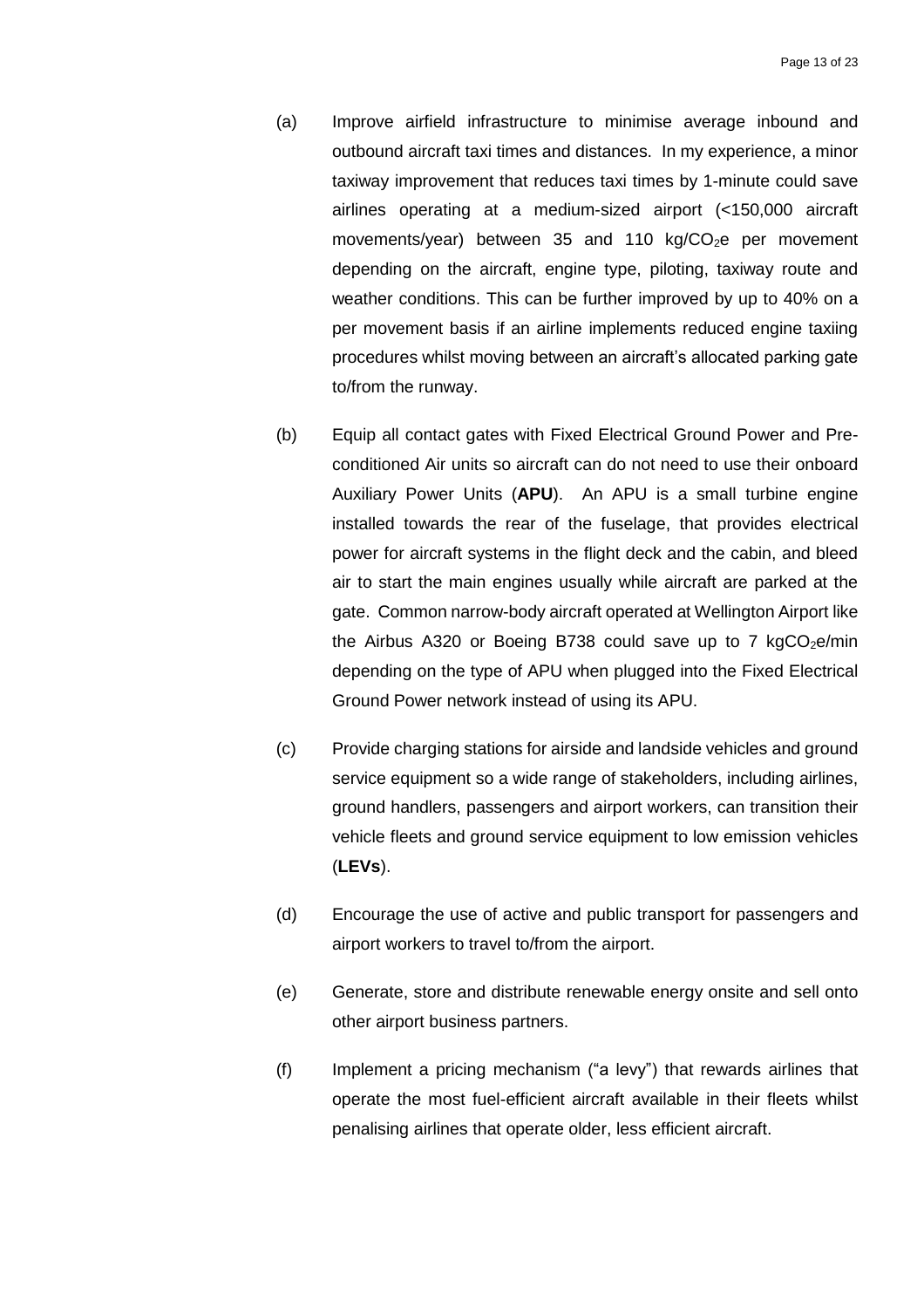#### *Sustainable Aviation Fuels*

- 57. Another critical pillar of the aviation industry's decarbonisation roadmap is the use of Sustainable Aviation Fuels (**SAFs**). SAFs were first certified for use in civil aviation in 2009. Since 2011, more than 270,000 scheduled civilian flights worldwide have operated where a percentage of SAFs have been blended into the fuel. SAFs produce typically up to 80% lower  $CO<sub>2</sub>$  emissions on a lifecycle basis than conventional (fossil) jet fuel.
- 58. More than 45 airlines worldwide have used SAF with around 7 billion litres of SAF on order through forward purchase agreements.
- 59. The benefit of SAFs is observed upstream in the production cycle as they use a variety of feedstocks like cooking oil, animal oils, forestry wastes, algae or domestic wastes (generically referred to as biofuels) that capture carbon earlier in the process before being converted into SAFs.
- 60. All SAF types considered today are drop-in fuels, i.e., they have very similar physical and chemical properties to conventional jet fuel and can be blended with it over a wide percentage range. SAFs are already incorporated into today's jet fuel and can be used by aircraft engines without any major upgrade to fuel lines. Multiple SAFs are already certified for blending rates up to 50% of biofuels.
- 61. Norway was the first country in the world to implement a blending mandate for SAFs for civil aviation, coming into effect from 2020. The Norwegian parliament established a target to reach 30% on all flights by 2030.
- 62. Research is being conducted to understand the impact of blending rates exceeding 50%. Airbus has recently (March 2021) tested the first widebody flight with 100% SAFs on board.
- 63. SAFs volumes remain residual with less than 0.01% of the global jet fuel demand being from bio-based fuels in 2017 according to the European Aviation Safety Agency. This is primarily due to the higher cost of SAFs in comparison with conventional jet fuel.
- 64. Multiple countries are introducing blending mandates for the aviation sector. For instance, Norway and Sweden have minimum blending rates in place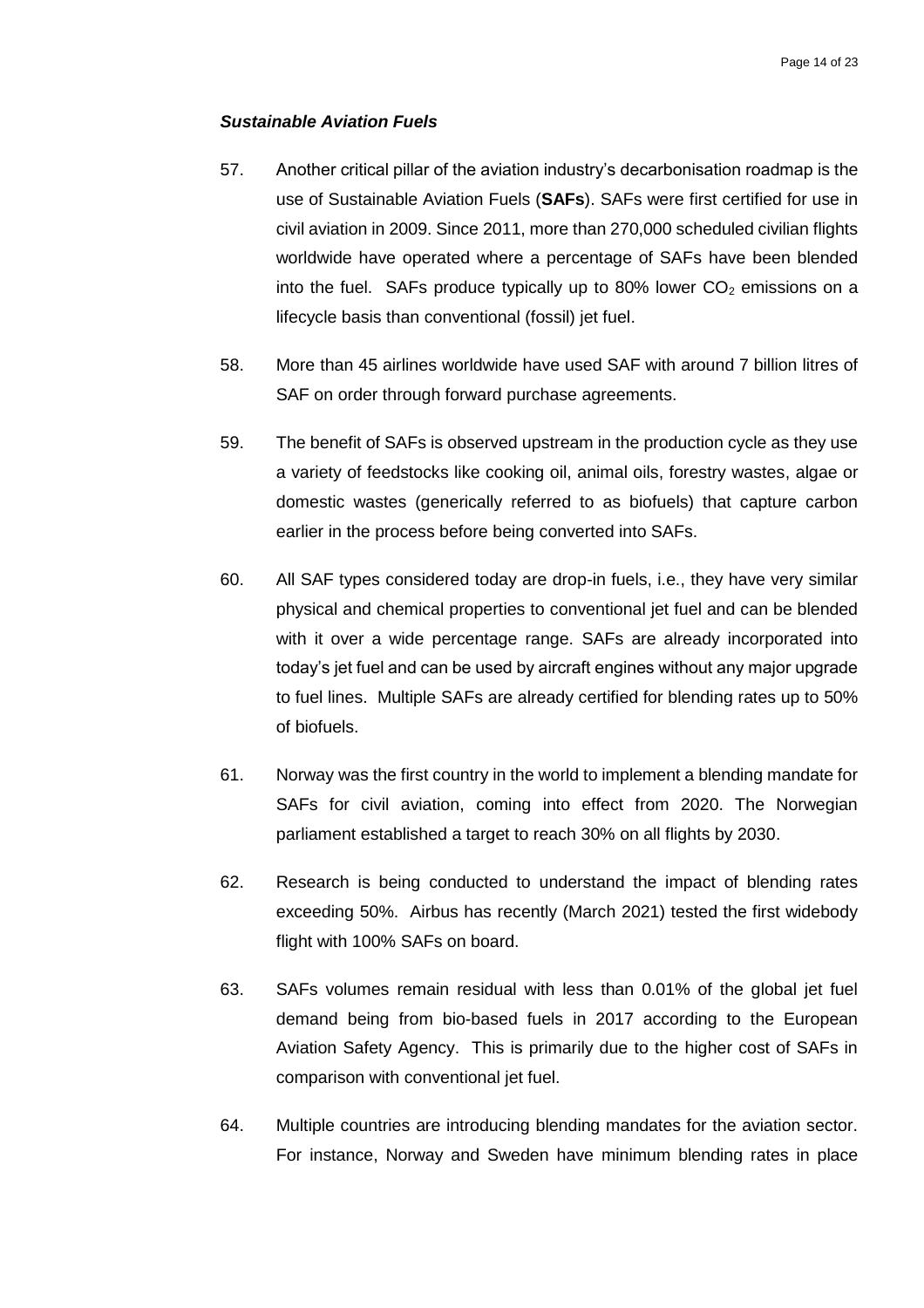today and have made plans to gradually increase these minimum rates to 30% by 2030 for all airlines.

- 65. There is a consensus in the aviation industry that Sustainable Aviation Fuels remain the most promising alternative to decarbonise all market segments.
- 66. Back in 2008, Air New Zealand was second airline in the world to successfully complete a flight using SAF, a 50% blend of Jet A-1 and 50% blend of biofuel made from jatropha.
- 67. Sustainable Aviation Fuel Alliance of Australia and New Zealand (SAFAANZ) was recently established by Bioenergy Australia to provide a collaborative forum, a "think-tank" to advance sustainable aviation fuel production, policy, education and marketing in Australia and New Zealand. Members of SAFAANZ include Air New Zealand, the Bioenergy Association of New Zealand and Scion Research NZ along with Qantas, Virgin Australia and others.
- 68. In early 2021, both Air New Zealand and Qantas signed significant agreements pledging to explore opportunities to utilise advanced SAFs in support of their respective of NZC commitments.
- 69. In my opinion, SAFs could become a viable solution for all aviation markets as they do not rely on any significant technological breakthrough and could be used with the existing aircraft, engines, and airport infrastructure.
- 70. I believe the main challenges for SAFs are economic with the current price difference between SAF versus Jet A-1 being three to four times more expensive per unit along with access to secure sufficient quantities of feedstocks that do not conflict with food production and supply or the availability of land and infrastructure to grow, extract and produce the fuel types.

# *Global Market-Based Measure*

71. In 2016, the International Civil Aviation Organization adopted CORSIA, a global market-based measure to address carbon emissions from international aviation. CORSIA is a global, route-based carbon offsetting scheme to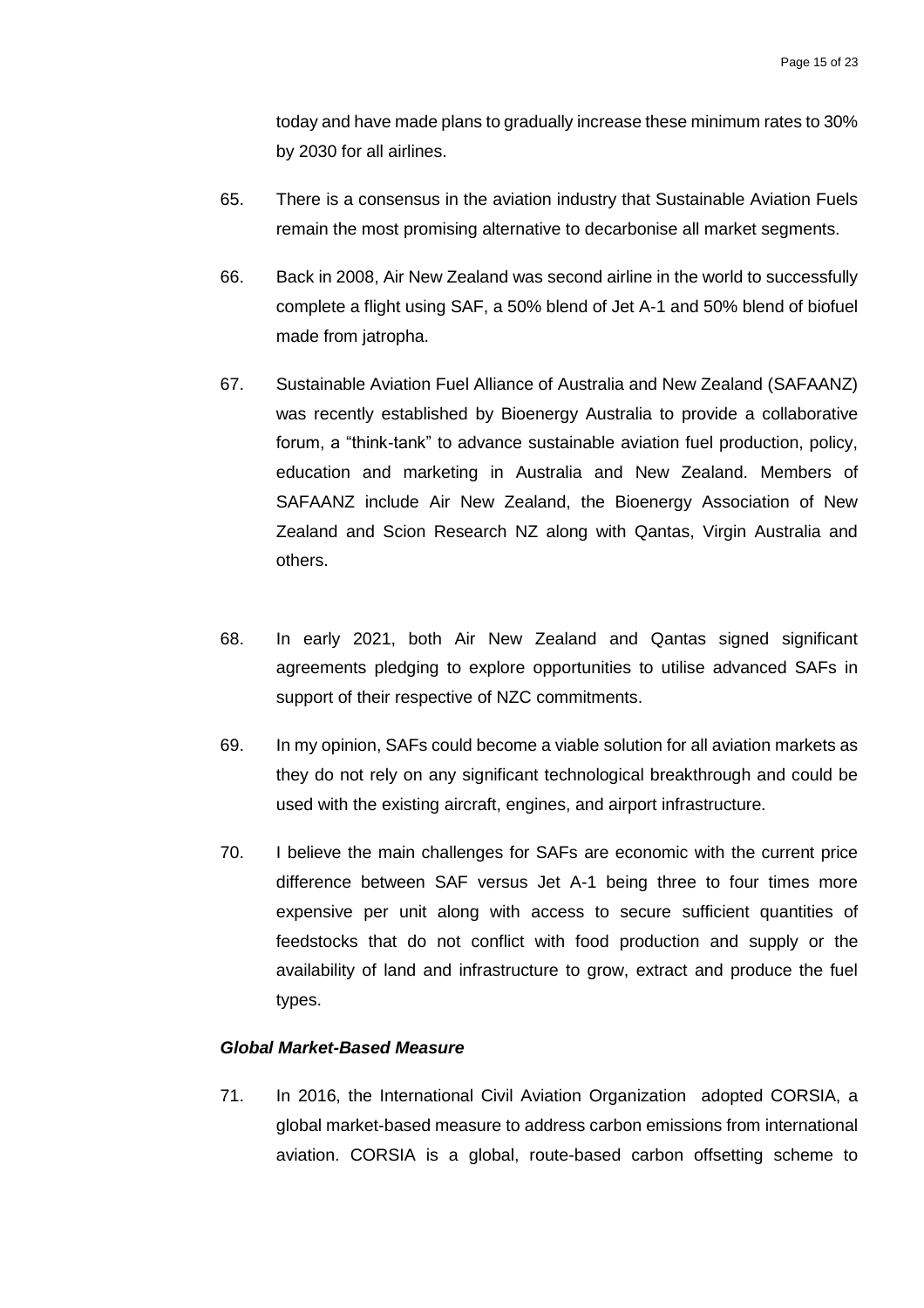address carbon emissions and holds airlines accountable for their climate impact.

- 72. The Pilot and First phases of CORSIA is voluntary, running from 1 January 2021 to 31 December 2026. From 2027, the Second phase will be mandatory for most countries, including New Zealand. Flight emissions will need to be offset if both 'origin and destination' states participate in CORSIA.
- 73. CORSIA applies to all registered international aircraft operators (commercial and private) where their operations emit more than  $10,000$  tCO<sub>2</sub>e/yr. Under CORSIA:
	- a) All aircraft operators must monitor, report, and verify their fuel use and carbon emissions on all international flights; and
	- b) All aircraft operators will be required to purchase "emissions units" to offset any growth in emissions after 2020.
- 74. Under CORSIA, airlines must offset all carbon emissions from international flights that exceed 2019 levels (revised baseline year in response to the impact of the COVID-19 pandemic). This will help to stabilise net carbon emissions for aviation and support Carbon Neutral Growth of the industry.
- 75. New Zealand is participating in the initial voluntary phases that will last from 2021 to 2027. Beyond 2027, New Zealand will be subjected to the CORSIA by default as its Revenue Tonne Kilometres represent more than 0.5% of the world total.
- 76. In response to the impact of the COVID-19 pandemic on global aviation and threat posed to distorting the baseline for calculating Carbon Neutral Growth, ICAO responded by shifting the baseline. Aviation's GHG emissions from international operations are not to grow beyond 2019 levels (changed from 2020 levels).

# <span id="page-17-0"></span>**Airline emissions reduction initiatives and commitments**

- 77. Airlines are also implementing emissions reduction measures:
	- (a) Airspace efficiency ANSPs use the latest available technology and software to optimise flight routes and manage air traffic flows to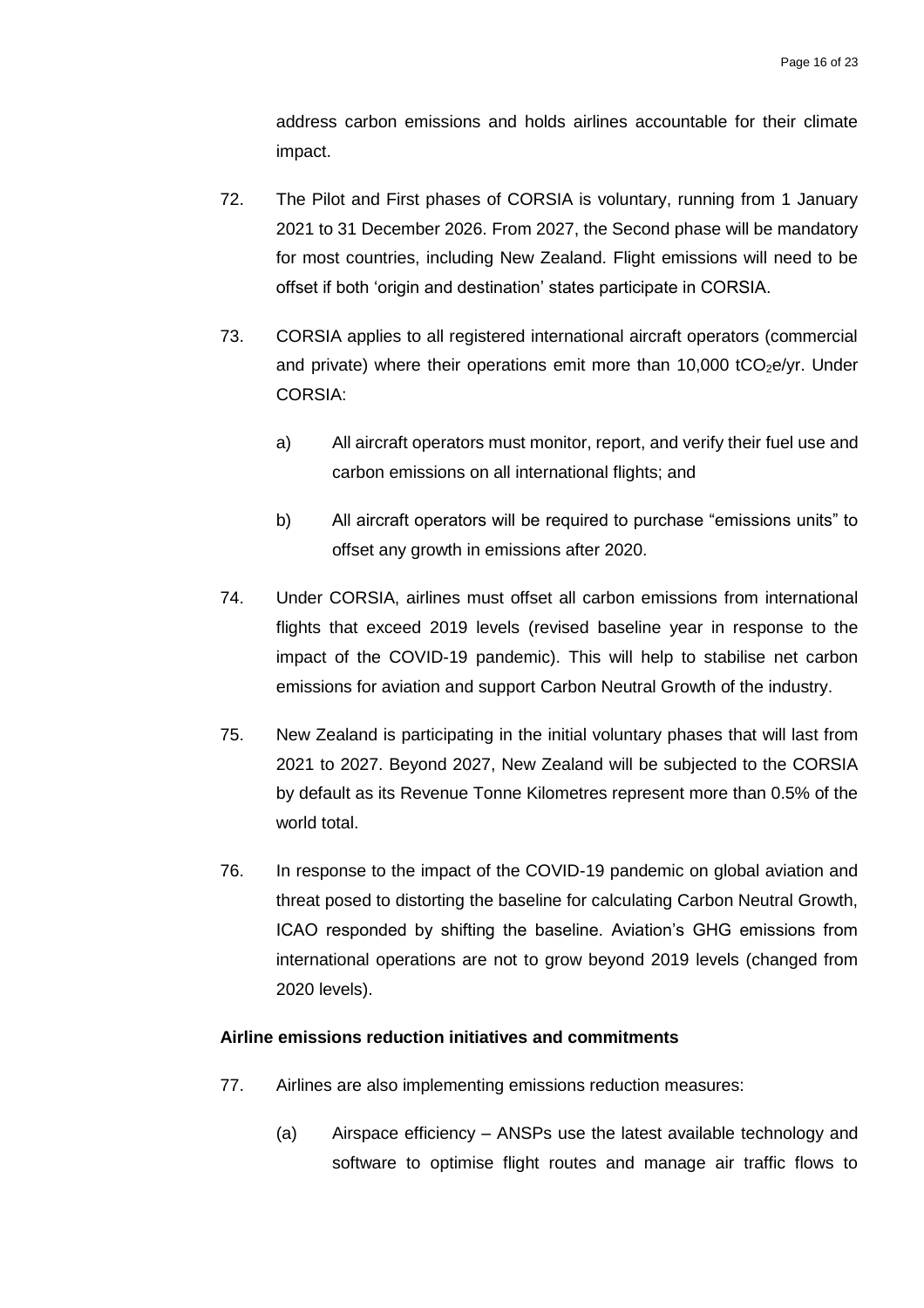minimise delays and distances flown by aircraft that in turn reduce fuel burn and emissions;

- (b) Fleet renewal As manufacturers use lighter materials and more efficient engines with higher bypass ratios, the average fuel consumption per seat kilometre has reduced by 45% between 1968 and 2014. Between 2009 and 2020, airlines have invested \$1 trillion to renew their fleet purchasing 12,000 new aircraft. As more recent aircraft are being introduced by airlines, this trend is expected to continue over the next decades – Air New Zealand operates a relatively young fleet with the average age of aircraft in operation being 7.1 years;
- (c) Improve operational efficiency Reduce the onboard weight of equipment/materials and inflight waste through the application of circular economy principles;
- (d) Reduce electricity consumption across ground operations and buildings and where available either purchase renewable electricity or install renewable energy systems;
- (e) Upgrade ground service equipment and vehicle fleets to LEVs; and
- (f) Purchase carbon offsets to compensate residual emissions supporting local afforestation or reforestation or renewable energy projects to prevent GHG emissions or to absorb and capture atmospheric carbon. Although carbon offsets cannot be used to reach NZC, they remain a valuable tool to reduce emissions in the interim before emerging carbon removal technologies are proven and fully commercialised at scale.
- 78. Many airlines worldwide recognise that their operations emit significant amounts of carbon and have been implementing many initiatives to reduce their operational footprints. A growing number of airlines are committed to taking action on climate change, leading, advocating and committing to the goal of achieving NZC by 2050. For the airlines operating at Wellington Airport, Air New Zealand, Qantas and Fiji Airways have all made NZC commitments.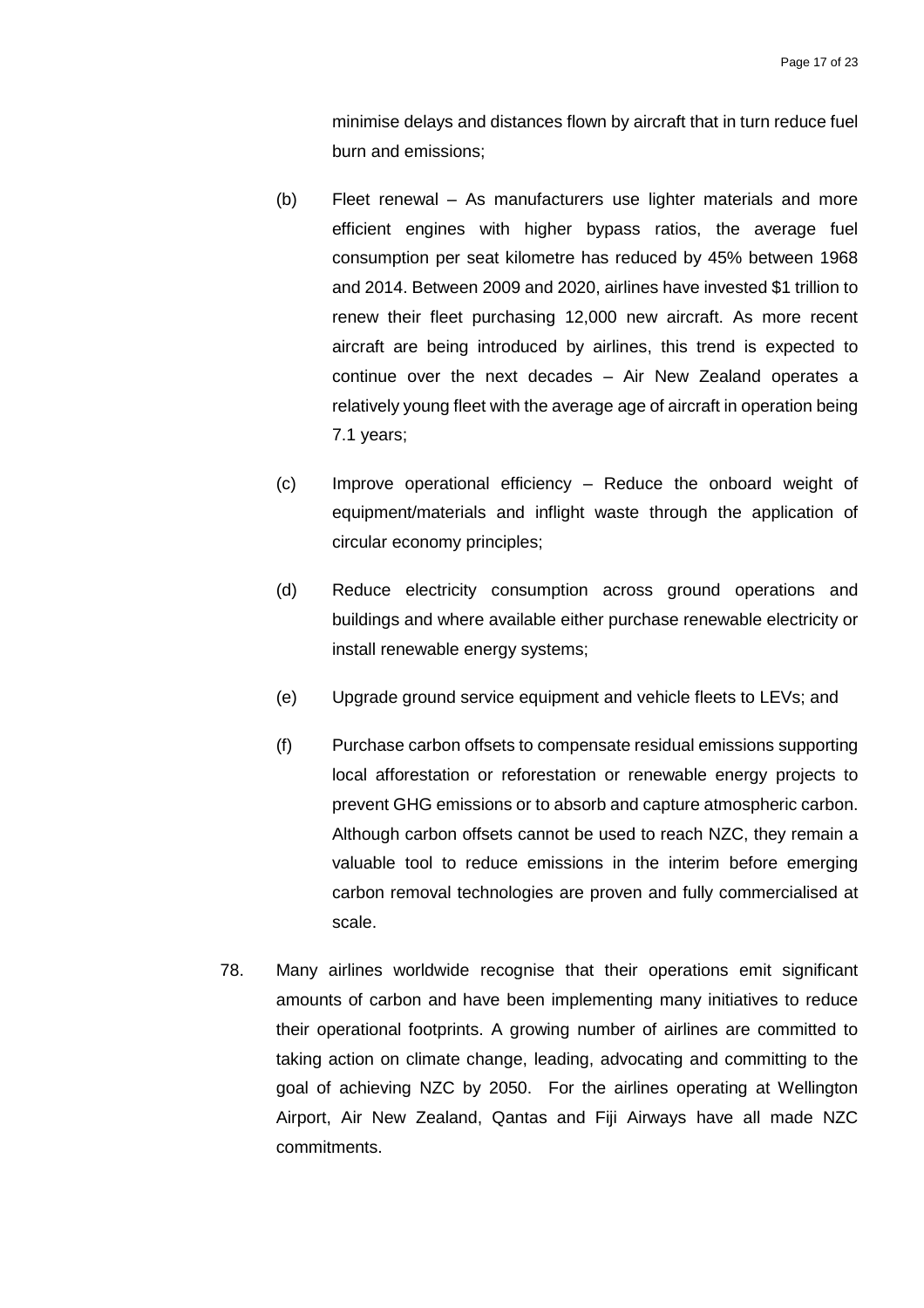#### <span id="page-19-0"></span>**Airport operational emissions**

- 79. Airports and airlines operate under different and often challenging conditions that may either enable or prevent them from being able to reduce their own emissions at the same rate and scale. No two airports or airlines are the same which means that there is no 'one size fits all' solution to achieve NZC by 2050.
- 80. Whilst getting to NZC will be a challenge there are many opportunities available to airports and airlines to decarbonise. The basket of measures to be deployed will differ with some sources of emissions being easier to reduce than others. For example, vehicle fleets can be transitioned to 100% electric or low emission types whereas the energy consumption of airport buildings and infrastructure will require access to renewable electricity, ongoing investment in energy efficiency and new low carbon technologies.
- 81. The *Airport Carbon Accreditation* programme was developed and launched in 2009 by Airports Council International (**ACI**) Europe initially for European airports and went global in 2014. *Airport Carbon Accreditation* is the only voluntary, institutionally endorsed, global carbon management standard for airports. It provides a common framework for active carbon management and relies on internationally recognised methodologies, including the Greenhouse Gas Protocol and ISO14064 to independently assess and recognise the efforts of airports to manage and reduce their carbon emissions.
- 82. There are currently 340 airports operating out of 74 countries that participate in the programme. Around 45% of annual global passenger passengers are welcomed by accredited airports, and this continues to grow as more airports join the programme.
- 83. Airports' greenhouse gases (**GHG**) emissions are categorised into three different scope categories:
	- (a) Scope 1 emissions direct emissions from sources that are owned or controlled by an airport operator (for example, vehicle fleet, onsite power plant, etc);
	- (b) Scope 2 emissions indirect emissions from the consumption of purchased electricity that is generated offsite; and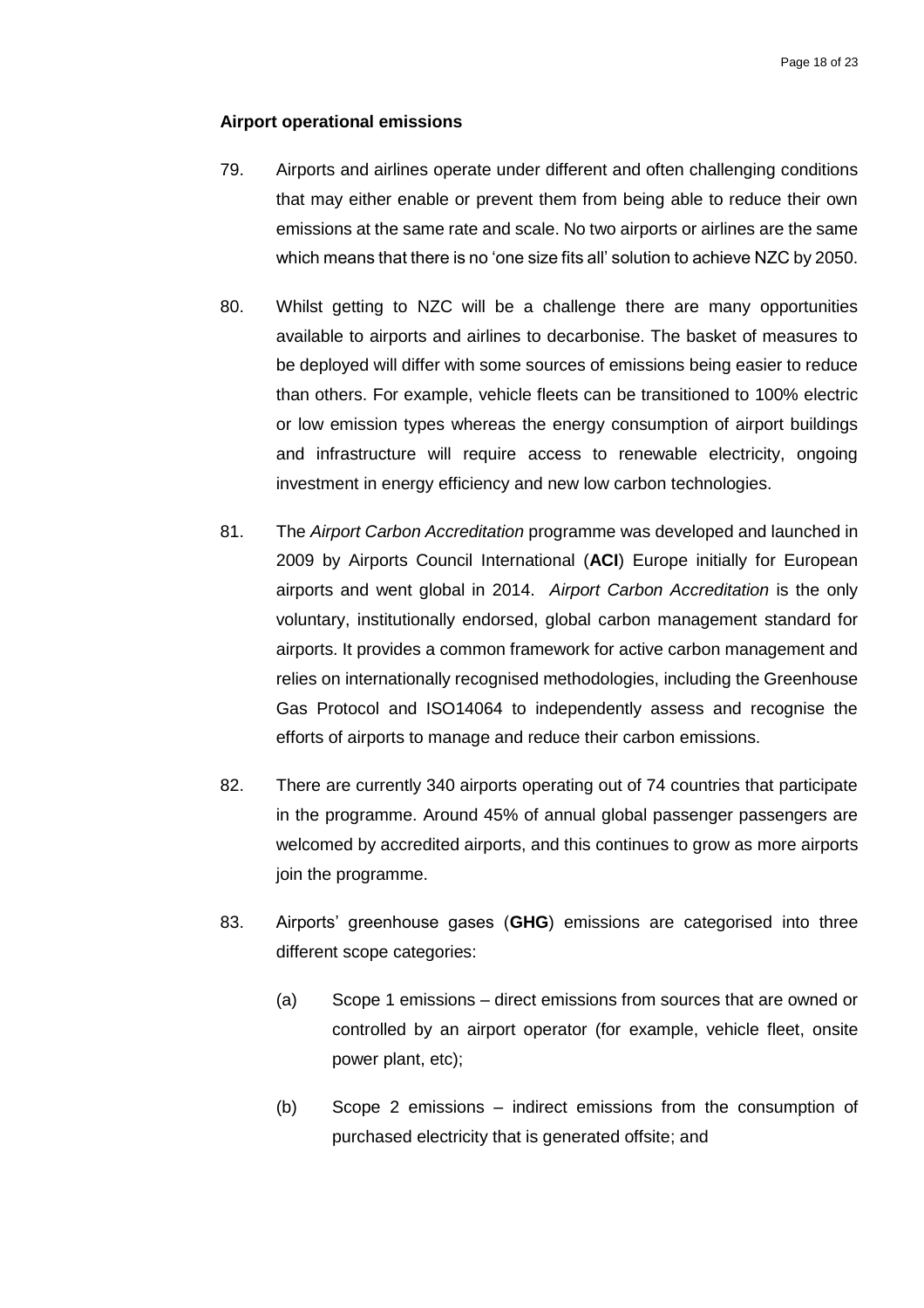- (c) Scope 3 emissions indirect emissions from the airport-related services and activities that are not owned or controlled by an airport operator. For example, aircraft emissions from landing and taking-off are Scope 3 emissions.
- 84. In my experience, airports that embed sustainability at the heart of their corporate strategy, governance and capital investment plans and decisions typically define objectives for Scope 1 and Scope 2 emissions. They also position themselves to work closely with airport partners and passengers to help minimise carbon emissions on the ground from their operations.
- 85. To reduce Scope 1 emissions, many airport operators worldwide typically purchase LEVs and fuel-switch or electrify any onsite thermal power plants or systems. Today's technology allows airports to significantly cut their Scope 1 emissions providing they can invest in such technologies (i.e., EV, EV chargers, onsite thermal energy storage and electrification of CHP plants, etc.).
- 86. Heavy-duty vehicles (fire-fighting trucks, etc.) are harder to convert into LEVs as the technology available today forces operators to compromise on their operations (shorter range, longer charge time durations). However, trials conducted in a wide range of countries prove that this technology is improving which will ultimately lead to a higher uptake for heavy-duty LEVs at airports.
- 87. Depending on their location climate, geography and the electricity grid's carbon emissions factor (amount of carbon released into the atmosphere to produce a given quantity of energy), an airport's carbon footprint is primarily driven by the amount of electricity it purchases from offsite generation sources to light, heat and cool buildings. Airport emissions at the global level can be typically broken down as follows:
	- (a) 20% Scope 1 emissions
	- (b) 80% Scope 2 emissions.
- 88. To reduce Scope 2 emissions, airport operators typically reduce their power consumption at the source and produce their own electricity onsite from renewable sources.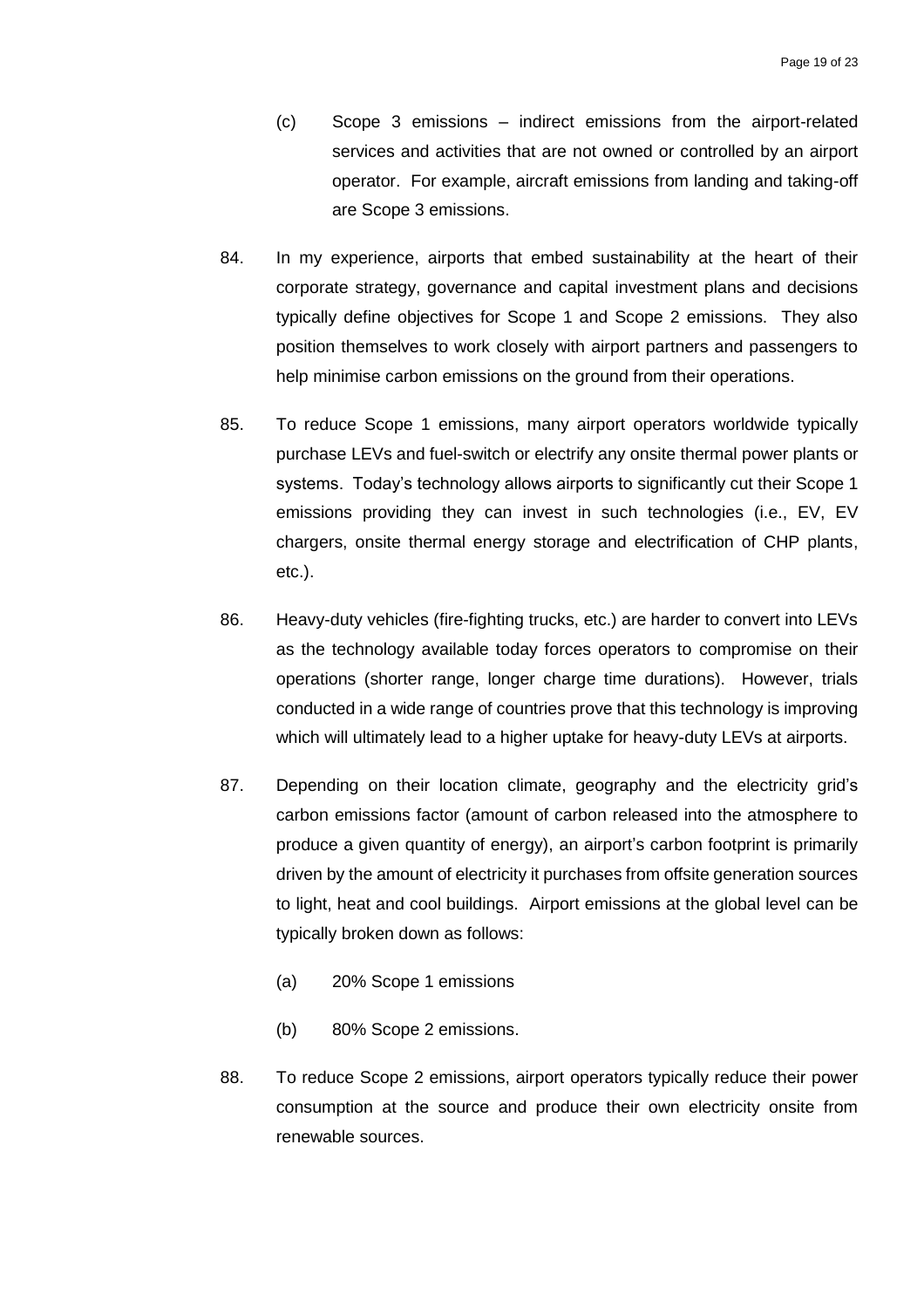89. In my experience, onsite renewable energy generation and distribution across the airport using solar photovoltaic **("Solar PV")**, geothermal and biomass are the most practical and a proven solutions available for airport operators to produce zero carbon electricity while also strengthening the airport's energy security and resilience.

#### <span id="page-21-0"></span>**Wellington Airport's Carbon Reduction Commitments and Strategies**

- 90. WIAL has committed to emissions reductions via initiatives aligned to those at the national level - Wellington Airport is working towards reducing its absolute Scope 1 and Scope 2 carbon emissions by 30% (below a FY17 baseline) by 2030.
- 91. Strategies to achieve this target include:
	- (a) Ongoing replacement of vehicles and ground service equipment with electric or low emission hybrid alternatives - WIAL vehicle fleet already uses EVs and has installed EV charging stations across the airport for third parties;
	- (b) Future electrification of the natural gas heating system in the main terminal building;
	- (c) Increased renewable electricity in the New Zealand grid mix As the electricity produced in New Zealand has a relatively low carbon emissions factor (currently 101  $qCO<sub>2</sub>e/kWh$ ) in comparison to countries like Australia (approximately 810 gCO2e/kWh for New South Wales), Wellington Airport has access to relatively low-carbon electricity to power its buildings, and facilities. The carbon emissions factor of New Zealand's electricity grid should reduce even further as a result of a recent pledge made by the government for 100% of electricity to be generated by renewables by 2030. Wellington Airport along with many other businesses will greatly benefit from this transformative change to New Zealand's energy sector;
	- (d) Avoiding the unnecessary use of back-up power generators unless required for emergency situations;
	- (e) Use of refrigerants with low to zero Global Warming Potential (GWP);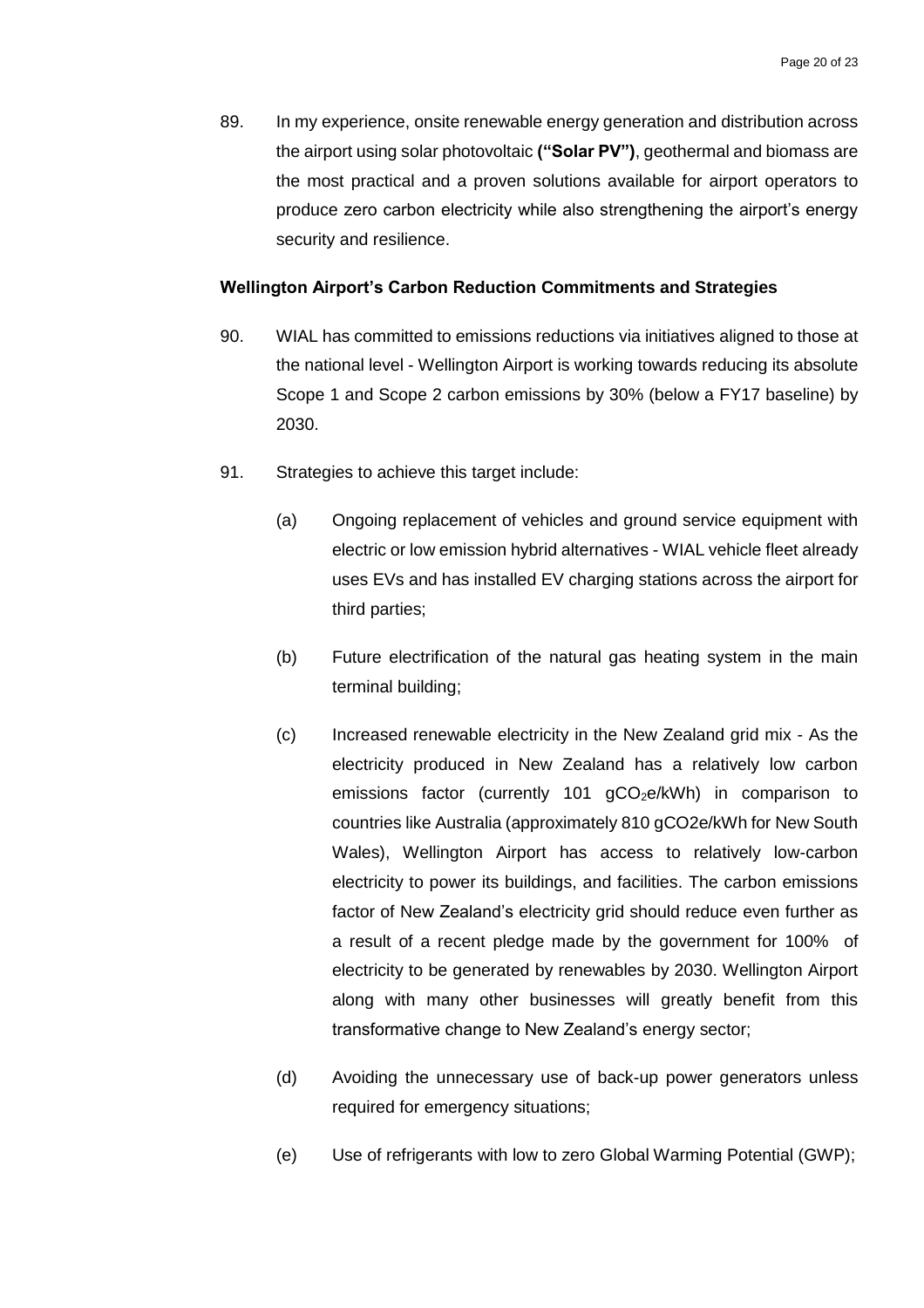- (f) Reducing energy demand and improving building energy efficiency and performance through use of advanced control systems to provide near real-time, integrated view of our building performance and replacement of all halogen lightbulbs across the airport with LED technology;
- (g) Adopting energy efficient and sustainable construction techniques and practices into the design and delivery of our capital projects; and
- (h) Investing in permanent native forestry, biodiversity and sustainability projects in New Zealand to support the absorption and storage of carbon emissions, improve ecosystem health and increase access to renewable energy.
- 92. Wellington Airport has reduced emissions by 22% against a FY17 baseline.
- 93. Although not under the direct control or influence of WIAL, the major airline operator at the airport, Air New Zealand is also pursuing an ambitious carbon reduction agenda, that contributes directly to the decarbonisation of its operations at Wellington Airport.
- 94. Air New Zealand is the largest carrier operating at Wellington Airport in terms of traffic volumes. By collaborating with the airports across their route network and passengers, Air New Zealand has been able to reduce their operational environmental impacts and have plans to continue their efforts over the decades ahead:
	- (a) 1.8% average annual improvement in fuel efficiency between 2009 and 2020 through operational measures and fleet renewal with CO2e per RTK down to 0.75 kg $CO<sub>2</sub>e$ ;
	- (b) Operating on more efficient flight routes with the support of Airways i.e., PBN at Wellington Airport;
	- $\text{c})$  Saving 15,084 tCO<sub>2</sub>e through Carbon Reduction Programme (2019) figures)
	- (d) Reducing weight onboard and inflight waste by recirculating products that would otherwise be sent to landfill;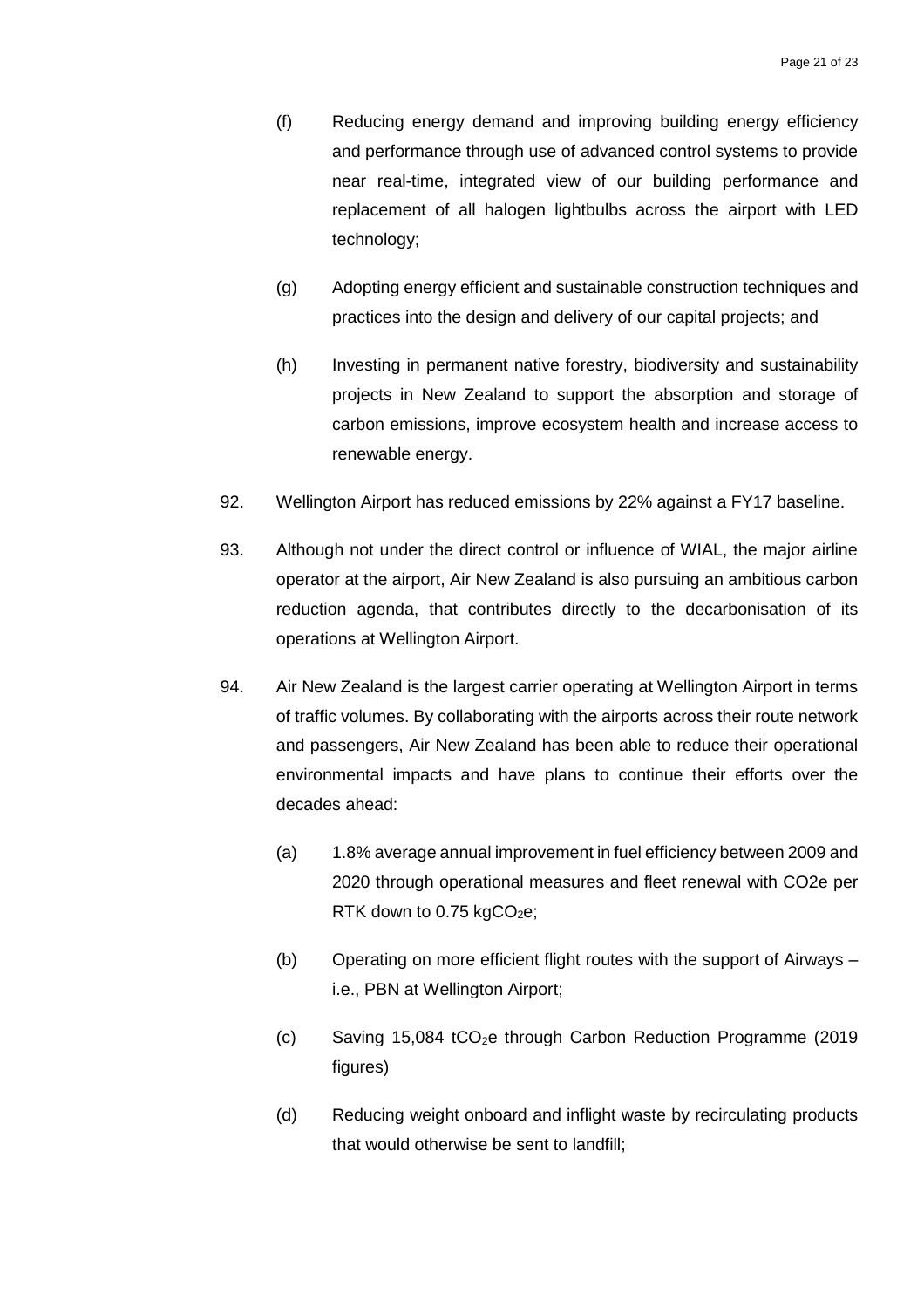- (e) Using more efficient ground power units during aircraft block turnarounds;
- (f) Transitioning vehicle fleets to 100% EVs where 55% of the vehicle fleet is currently EV;
- (g) Offsetting voluntarily with emission reduction units generated from permanent native forestry projects in New Zealand through FlyNeutral and also from emission reduction units generated from biodiversity and sustainable energy projects in New Caledonia, Australia and China; and
- (h) Committing to achieve NZC by 2050.

# <span id="page-23-0"></span>**CONCLUSION**

- 95. I understand that people are concerned by the impacts of climate change and that more extreme weather is likely to have widespread repercussions for societies around the world. I recognise that climate change is a significant global issue and do believe that decisive action must be taken this decade to reduce carbon emissions and the related threat posed by climate change. Any delay or inaction will lead to more frequent and intense adverse weather impacting the way we live, distorting the natural balance of ecosystems, and for airports potentially damaging infrastructure and disrupting business continuity.
- 96. I also believe the aviation industry is committed to addressing climate change and has made tremendous progress over the past decades to decouple growth from emissions and reduce its operational environmental footprint. In acknowledging aviation's past achievements in tackling climate change, there is still much to be done to drive the necessary global transition to a low carbon future and strengthen the preparedness of airports and airlines in a climate that is changing. Maintaining the status quo is not an option. Through leadership, strong partnerships and cross-industry/sector collaboration, airports and airlines can develop and implement a range of measures leveraging advances in technology, operations and SAFs to cut their emissions. Through the implementation of measures detailed in this Statement and the emergence of others, I am confident that aviation is wellplaced to manage growth with less carbon in the decades ahead.